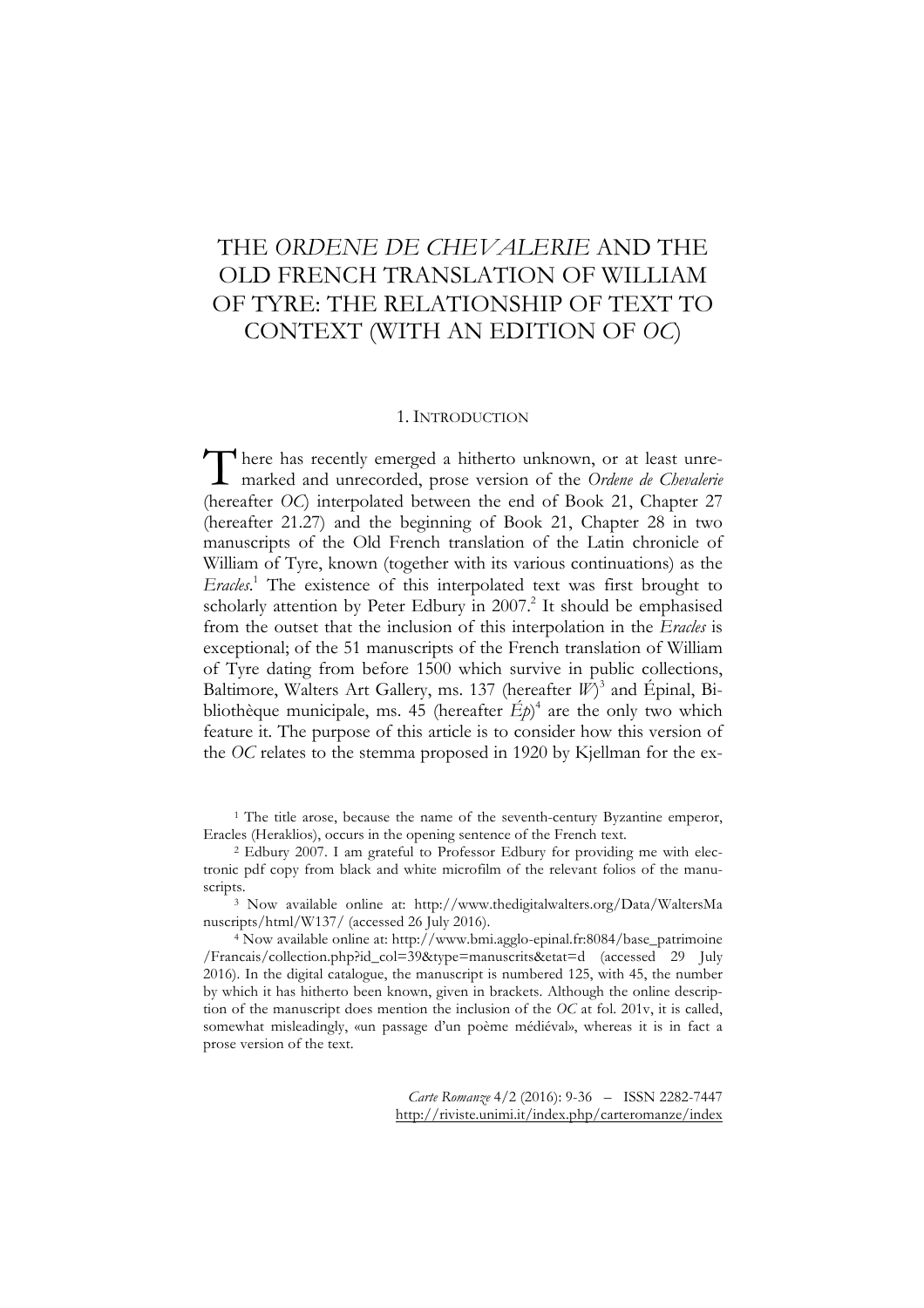tant manuscripts of the prose  $OC$  known to him.<sup>5</sup> Thereafter, the relationship of the *OC* to the *Eracles* will be explored, with particular consideration of the motivation for its interpolation in these two exceptional manuscripts of the chronicle text. This discussion will take into account the other texts which follow the *Eracles* in *W*. The article concludes with an edition of the text of the *OC* as found in *W*.

The text of the French translation of William of Tyre differs in significant ways from the Latin original.6 William's account of the history of the Crusades and the Latin East from 1099 to 1184 was commissioned by the Latin King of Jerusalem, Amalric I, in the late 1160s. It was intended to inform, entertain and edify the writer's contemporaries and successors in the Latin East, to celebrate their achievements, and to promote the sympathetic understanding of Christians in the West. By contrast, the French translator, working between 1219 and  $1223$ , adapted the Latin text to suit a western lay audience, possibly the Capetian court and the nobility of north-central France. He was undoubtedly a westerner and a cleric, probably of noble extraction, and he clearly identified with the knightly ethos. What he produced was an adaptation, as much as a translation; there is evidence that he draws on a range of other crusading texts, both Latin chronicles and vernacular *chansons de geste*, in particular the *Chanson d'Antioche*. <sup>8</sup> The resultant work has been likened to a prose epic and it is in relation to this general character of the French text that the innovative interpolation of the *OC* by the compiler of the exemplar of *W* and  $E_p$  should be considered.

The *Ordene de chevalerie*<sup>9</sup> is a widely known medieval text, famous as much for its didactic account of the symbolic ritual of making knights as for its association with the figure of Saladin, who receives instruction, though in most versions not the desired *colee* (accolade), from the

<sup>5</sup> *Ordre de Chevalerie* (Kjellman): 158.

<sup>6</sup> See Pryor 1992; Madureira 2008; Jubb 2010c.

<sup>9</sup> The title, *Ordene de chevalerie*, is generally used for the verse version, and *Ordre de chevalerie* for the prose. Hereafter I shall use the abbreviation *OC*, unless there is a particular need to distinguish between the two versions.

<sup>7</sup> According to Pryor 1992: 293, the translation was made «sometime between 1205 and ca 1234», but Handyside 2015: 119 has concluded that it was most likely made between 1219 and 1223, thus reviving the date originally suggested by Morgan 1973: 172. 8 See Pryor: 291-3.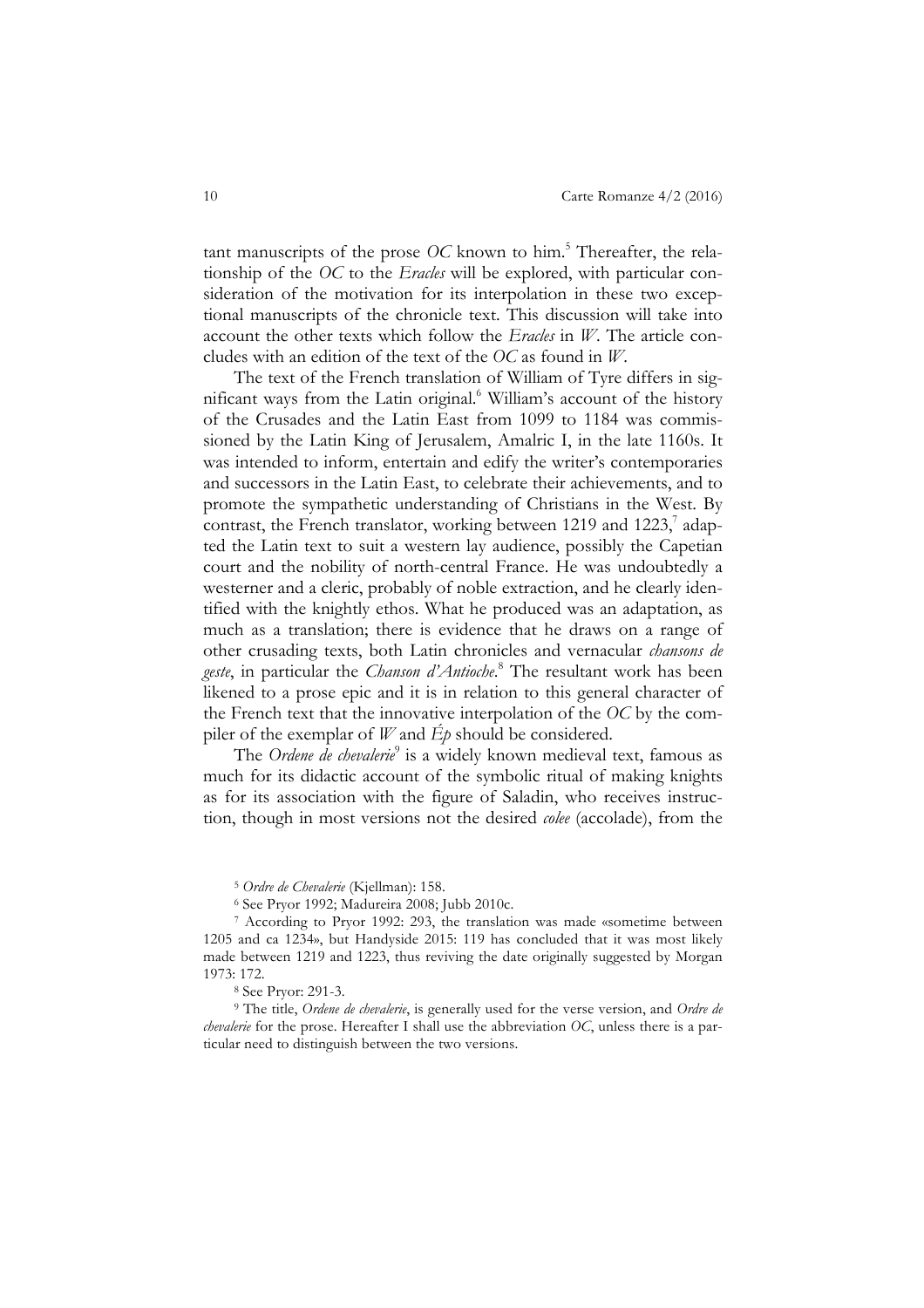Christian knight, Hugh of Tiberias.<sup>10</sup> Originally a verse text, composed ca 1220 and adapted into prose soon afterwards, the *OC* is extant in different versions in both verse and  $prose<sub>i</sub><sup>11</sup>$  bearing witness to the popularity of the subject matter and to the propensity of the text for *remaniement* to suit different audiences with varying emphasis on the moral content or on the story for its own sake.

# 2. DESCRIPTION OF THE MANUSCRIPTS *W* AND *ÉP*

The two manuscripts of the *Eracles* in which the *OC* is interpolated, *W*  and  $\acute{E}p$ , are both believed to date from the end of the thirteenth century.12 They are textually very close to one another, with a large number of chapter divisions in common.13 As Folda has shown in his 1976 monograph, there is also a close relationship between the miniatures and an identical system of rubrics going back to a common source.<sup>14</sup> The use in both manuscripts of historiated initials for selected chapter incipits, rather than a panel miniature at the start of each book of the chronicle, as was hitherto the norm in copies of the *Eracles*, marks a new approach to the illustration of the *Eracles* and one which was subsequently widely adopted. On art historical grounds, Folda has suggested a Parisian provenance for both manuscripts. However, though he thinks it likely that  $E_p$  was painted by Parisian artists, he sounds a note of caution about *W*, commenting that the illustrations in the latter are «done in a less elegant style and with more strongly crusader-influenced iconography».15 This no doubt explains why in his earlier handlist of 1973 he drew a distinction between *W* whose provenance is given as northern France and  $E_p$  which is assigned to the Ile de France.<sup>16</sup> Unfortunately, there is no surviving indication of ownership of either manuscript in the medieval period and neither manuscript is discussed by

<sup>10</sup> See Tolan 1997: 32-3 and Jubb 2000: 67-85. 11 For the verse version, see *Ordene de Chevalerie* (Busby): 71‒175 and Busby 1984. For the prose versions, see *Ordre de Chevalerie* (Kjellman): 160-77.<br><sup>12</sup> See Edbury 2007: 80. They are numbered 31 and 35 respectively in Folda

<sup>1973: 93.</sup> See also Riant 1881: nn. 42 and 41 and Woledge–Clive 1964: 60-1. 13 See Edbury 2007: 80.

<sup>14</sup> Folda 1976: 146-51 (149). 15 *Ibi*: 151.

<sup>16</sup> Folda 1973: 93.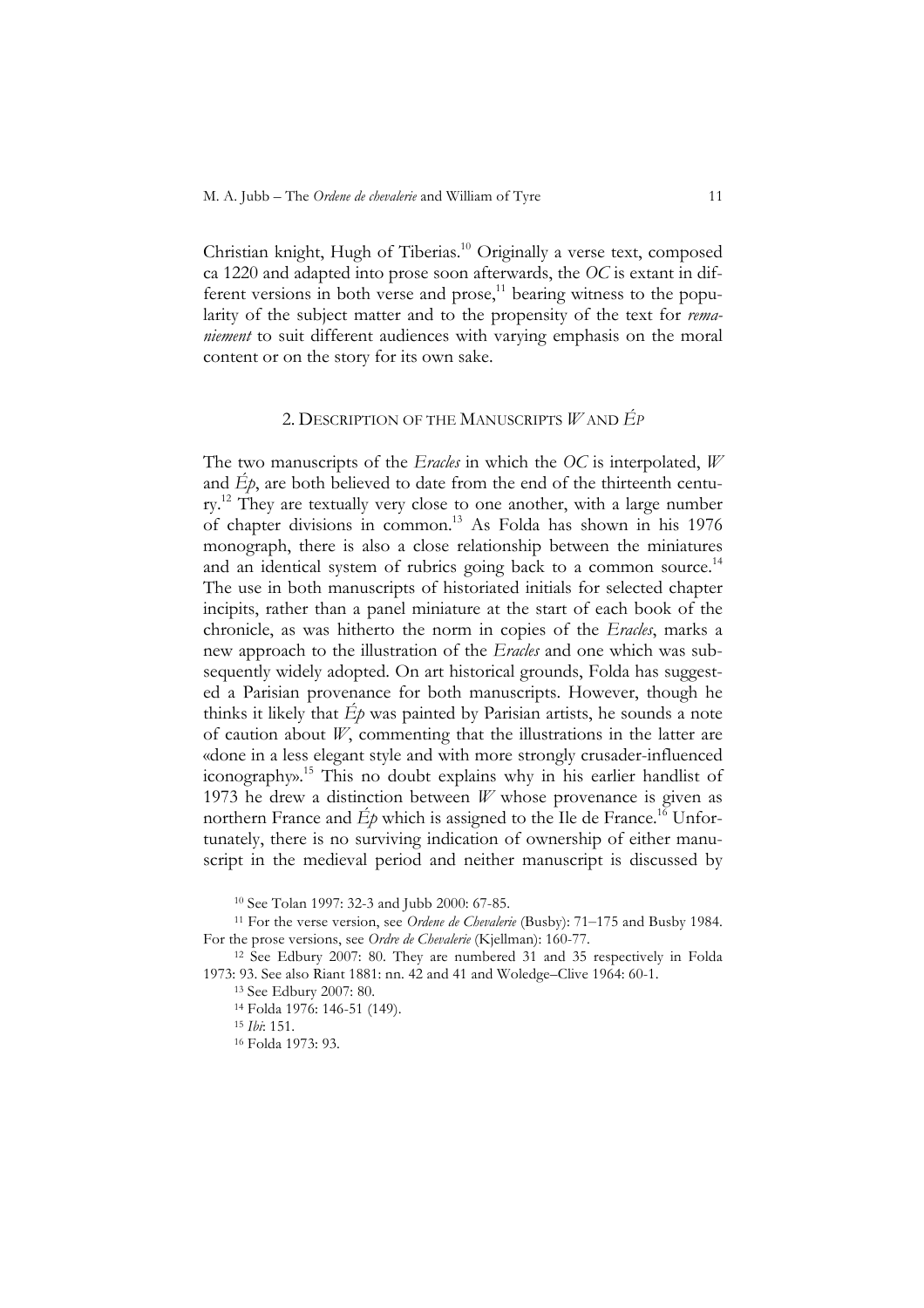Richard and Mary Rouse in their work on commercial book producers in medieval Paris.<sup>17</sup>

In any case it would appear that the exemplar of both text and rubrics must have used Picard orthography, though this is followed more closely by the scribe of *W*, for example with his regular use of the graphy *k*, than by the scribe of *Ép*. <sup>18</sup> Regrettably, given the rounder and more evenly formed script of the latter, it is on the former that we must rely for the greater part of the *OC* interpolation, because a crucial folio between 201 and 202 is missing from *Ép*. The missing folio would have included the incipit to Book 22, and, in all likelihood a miniature, the acquisition of which may well have tempted a mutilator.

In his catalogue descriptions, Folda lists the rubrics marking book and chapter divisions in each codex, $19$  but does not include the rubric which precedes the  $OC$  in each case.<sup>20</sup> The omission is surprising, because the beginning of the *OC* interpolation is further signalled in *W* by a small flourished red initial I, extending to the height of four lines, a type of initial which is used at the beginning of secondary divisions of the text throughout this codex.<sup>21</sup> Less obviously, in  $E_p$  the beginning of the *OC* is signalled by a broader than usual decorative gold line to the left of the opening lines of text. As indicated in the online description of this manuscript, $x^{22}$  to the left of each column of text there is usually a thin gold line accompanied by red and blue arcs. What is striking here is the interruption to the usual pattern of alternating red and blue arcs to the left of the gold line. Instead the noticeably thicker than usual gold line, which starts alongside the rubric to the *OC* and extends down the first six lines of text, is accompanied by the type of fine blue scrolling which is elsewhere found alongside a small gold initial. Such an initial, as an alternative to a small red or blue initial, marks some other secon-

<sup>17</sup> See Rouse–Rouse 2000, II: 363-74. Neither *Ép* nor *W* appears in the *Index of Manuscripts*.

<sup>18</sup> See Folda 1976: 151.

<sup>19</sup> *Ibi*: 205-11.

<sup>20</sup> «L'ordene de la chevalerie et comment Hues de Tabarie fu raiens par son sens».21 See Randall 1989: I, *Catalogue* 50: 123-7 (125). I am grateful to William Noel,

Curator of Manuscripts and Rare Books at the Walters Art Museum, for sending me colour images of the rubric and initial from *W*, fol. 264b taken on his small camera before the manuscript was digitised in 2014.<br><sup>22</sup> See n. 4 above.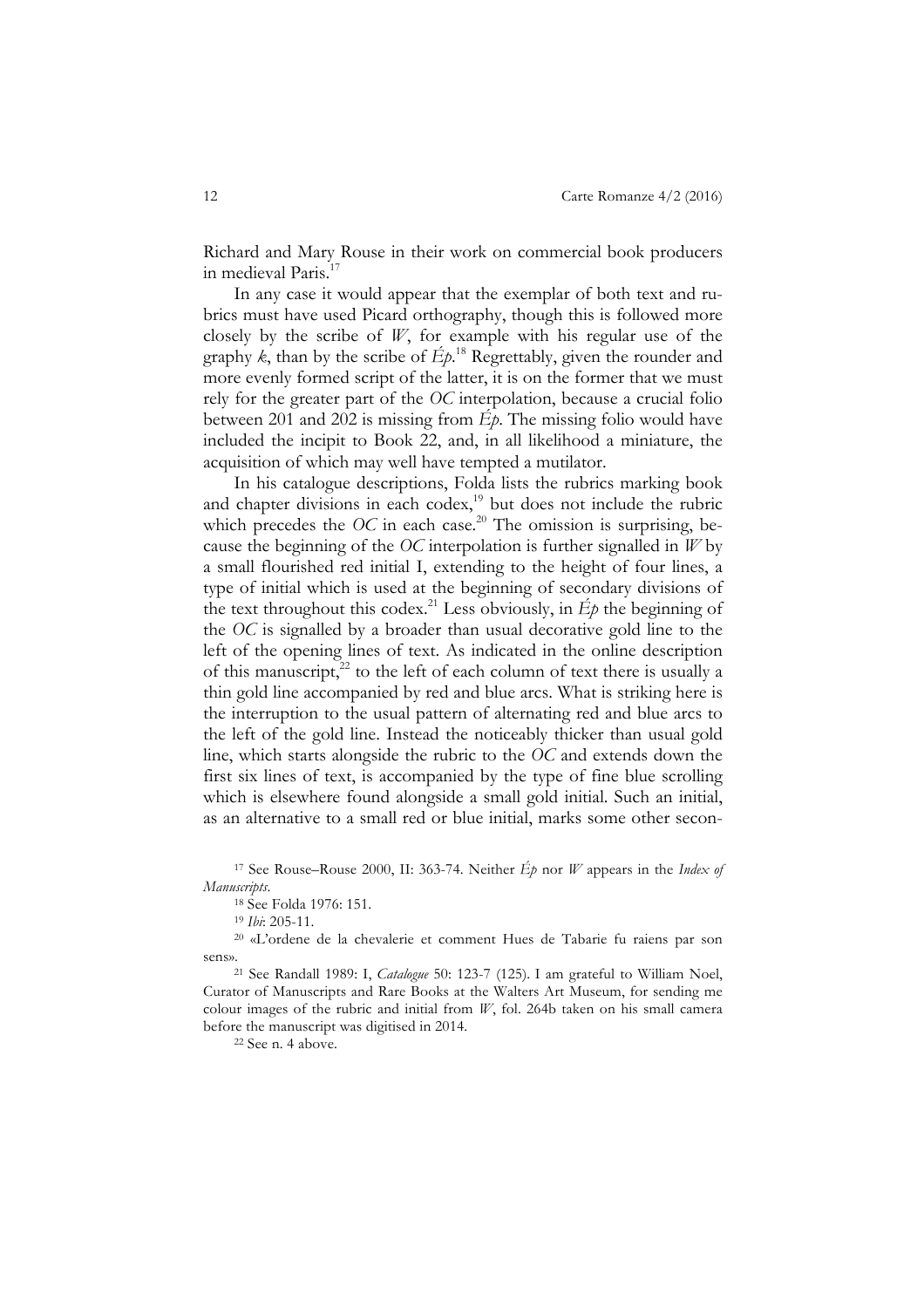dary divisions of the text.<sup>23</sup> It may be that the thick gold line was an attempt to make good the failure to leave space at the start of the *OC* text for a gold initial, but in any case the purpose is clearly to signal the beginning of a significant episode. Whether by accident or design, the right-hand column of the text of the *OC* which breaks off at the bottom of fol. 201v has no decoration. The most likely explanation is that it has been accidentally omitted, as occurs at other points in the manuscript.<sup>24</sup> At any rate, in both manuscripts the beginning of the interpolated *OC* is deliberately and clearly marked.

## 3. THE MANUSCRIPT TRADITION OF THE PROSE *OC*

As mentioned in the Introduction, the different manuscript contexts in which the *OC* occurs shows that it could be accommodated for a variety of reasons. Thus, the verse text appears in collections ranging from the exclusively didactic and/or Christian, to ones which include courtly poems, or which concern themselves primarily with material relating to Jerusalem and the Crusades.25 The prose versions are particularly interesting, because in three of the ten manuscripts examined in 1920 by Kjellman,<sup>26</sup> the text is interpolated into a longer narrative, forming what has been called a "cyclical" version. What we find in *W* and *Ép* is a new cyclical version of the *OC* and the first thing to consider is how this cyclical version compares to the others. The earliest in date, and the most relevant<sup>27</sup> for this discussion, of the previously known cyclical versions of the prose *OC* is the version interpolated into one of the three extant copies of the thirteenth-century *Estoires d'Outremer et de la naissance Sale-*

<sup>23</sup> Such an initial, extending to the height of three lines, is found on fol. 203r at the beginning of Book 22, Chapter 5.

<sup>24</sup> For example on fols. 201r and 203v it is absent from the left-hand column of the text. 25 See *Ordene de Chevalerie* (Busby): 87-8. 26 *Ordre de Chevalerie* (Kjellman): 141-2. The mss. are the thirteenth-century Paris,

BnF, ms. f.fr. 770, where the *OC* is interpolated into the *Estoires d'Outremer*, and two fifteenth-century mss.*,* Paris, Bibliothèque de l'Arsenal, 5208, and Paris, BnF f.fr. 12572, where it is interpolated into the prose epic, *Saladin*. 27 The other two cyclical versions of the *OC*, interpolated in the prose epic, *Sala-*

*din*, date from the fifteenth century and depend on the version found in the *Estoires d'Outremer*.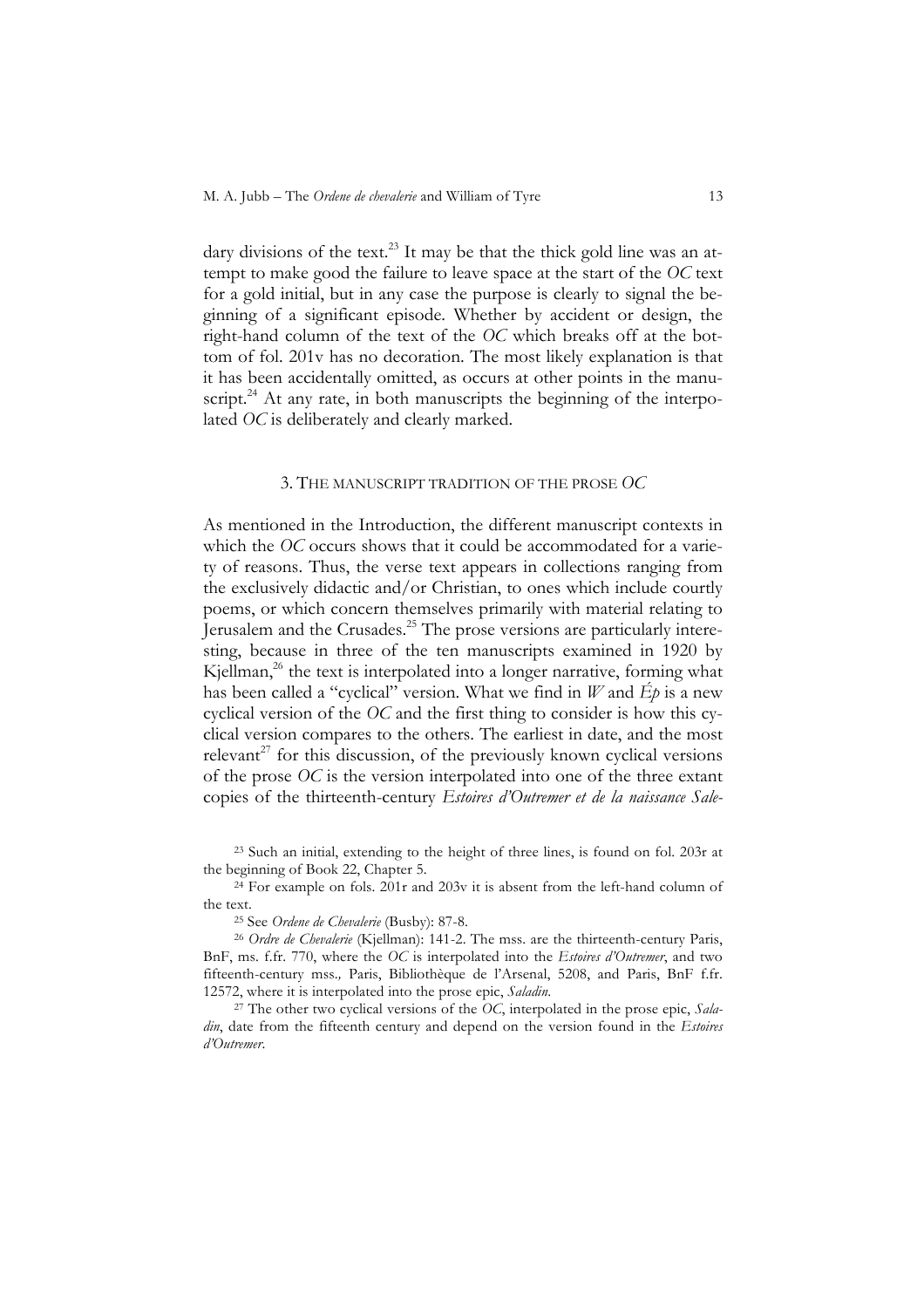*hadin,* hereafter referred to as the *Estoires*. <sup>28</sup> This text is a lively account of the Crusades from 1099 to 1230, whose abbreviated and sometimes garbled narrative is drawn largely from the *Ernoul-Bernard* chronicle,<sup>29</sup> with the interpolation of one major fictional interpolation relating the supposed descent of Saladin from the French noble house of Ponthieu. As I have argued elsewhere, the introduction of the *OC*, a second fictional interpolation relating to Saladin, into the *Estoires* was in all probability an innovation by the compiler of the version found in the thirteenth-century Paris, Bibliothèque nationale de France, ms. f.fr. 770.<sup>30</sup> The *Ernoul-Bernard* chronicle, on which the *Estoires* draws for the historical narrative, does not mention Hugh of Tiberias as one of the prisoners taken by the Saracens at Beaufort in 1178

La prisent il le maistre dou Temple et Bauduin de Rames et les enmenerent en prison à Damas; et si s'en retournerent li Sarrasin a tout lor gaaing, et li rois demoura en sa tiere.31

Nor is he mentioned in the other two extant mss. of the *Estoires*, the thirteenth-century BnF, ms. f.fr. 12203 or the fifteenth-century ms. f.fr. 24210. However, the *Estoires* text in BnF, ms. f.fr. 770 does include Hugh and then proceeds smoothly into the *OC* where Hugh is invited to instruct his captor, Saladin, in the mysteries of knighthood.

La prisent il le maistre dou Temple et Bauduin de Rames et monseigneur Huon de Tabarie et mout des autres et tous les menerent en prison a Damas fors monseignor Huon. Le soir fu amenés devant Salehadin ki bien le counut et mout en fu liés, car lonc tans l'avoit convoitié a tenir en son destroit et a estre acointiés de lui, pour les grans bien ke il en avoit oï dire.32

The capture of Hugh at Beaufort is mentioned in both the Latin chronicle of William of Tyre and the *Eracles:* 

<sup>28</sup> See *Estoires*: 109-14. See also Jubb 2010b where the title is unfortunately mistranslated into English as «Stories of Overseas». In fact *Estoires* is the singular form of the subject case and should be translated as «Story/History».

<sup>29</sup> See Jubb 2010a.

<sup>30</sup> See *Estoires*: 20-2. See also *Ordre de Chevalerie* (Kjellman): 143.

<sup>31</sup> *Ernoul-Bernard*: 50.

<sup>32</sup> *Estoires*: 109.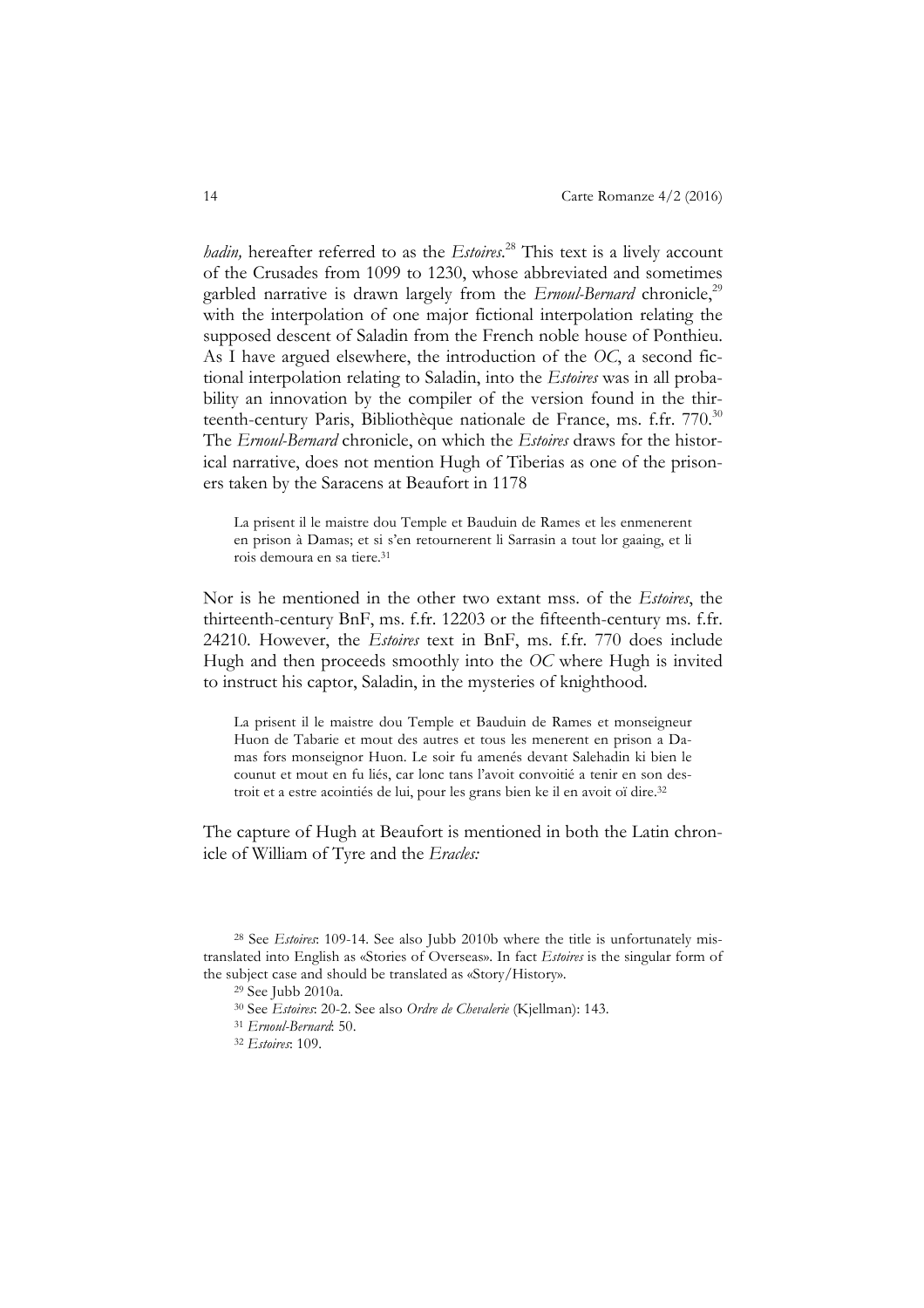Balduinus, quoque de Ramis, nobilis vir et potens, Hugo quoque de Tyberiade, domini comitis Tripolitani privignus, adolescens bone indolis et acceptus plurimum, et alii multi, quorum nomina non novimus nec numerum, capti sunt.<sup>33</sup>

Baudoins de Rames, hauz hom et puissanz, Hues de Tabarie fillastres,<sup>34</sup> le conte de Triple, i furent pris. De cestui furent mout de genz courreciées, car il estoit juenes hom, sages et cortois et mout avoit la grace de touz. Assez d'autres en i ot perduz qui n'estoient pas si riche home.35

This same juncture in the narrative thus provides the compiler of the exemplar of *W* and  $E_p$  with the opportunity to interpolate his version of the *OC* into the historical narrative.

However, the first major point of difference to note about this new cyclical version, as compared to the version found in the *Estoires,* is that in this version (lines 72-3 of the edited text at the end of this article), Hugh tells Saladin about the *colee* (the stroke on the shoulder with the flat of the sword given when knighthood is bestowed), but refuses to give it to him. We must assume that *Ép* was similar in this, as in other respects, to *W*, but on account of the missing folio previously discussed, the text breaks off before this point in the narrative is reached. By contrast, in the version of the *OC* interpolated in the *Estoires*, Hugh does let himself be persuaded to grant Saladin the *colee*. This represents a significant modification of the original verse text and it is such a distinctive feature that it argues strongly from the outset against a close textual relationship between the cyclical version of the *OC* interpolated in *W* and *Ép* and the version found in the *Estoires*.

We should consider next the idiosyncratic prose version of the *OC* found in Paris, BnF, ms. f.fr. 781. Kjellman sets this manuscript, which he calls *B,* apart, judging it to be the closest of all the extant prose re-

<sup>33</sup> William of Tyre, II: 1002, lines 46-50 (Book 21, Chapter 28).<br><sup>34</sup> The text would make better sense without the comma.

<sup>35</sup> *Eracles* (Paris), II: 407 (Book 21, Chapter 27). However, at this same point in the narrative, where the chapter is numbered 21.29 (see Edbury 2007: 98-101 for chapter numbering), the *Eracles* (*RHC*): 1057, which takes BnF, ms. f.fr. 2627 (Folda's ms. 02) as its base ms., gives an idiosyncratic reading, commending Baldwin of Ramleh, rather than Hugh of Tiberias. It reads thus: «Baudouins de Ramès, hauz hom et puissanz, Hue de Tabarie, fillastre le conte de Triple: cil i furent pris; et de ceus furent meintes genz correciez, quar cil Baudoin [my underlining] estoit sages hom et cortois et mout avoit la grace de touz. Assez d'autres en i avoit qui n'estoient pas si riche hom».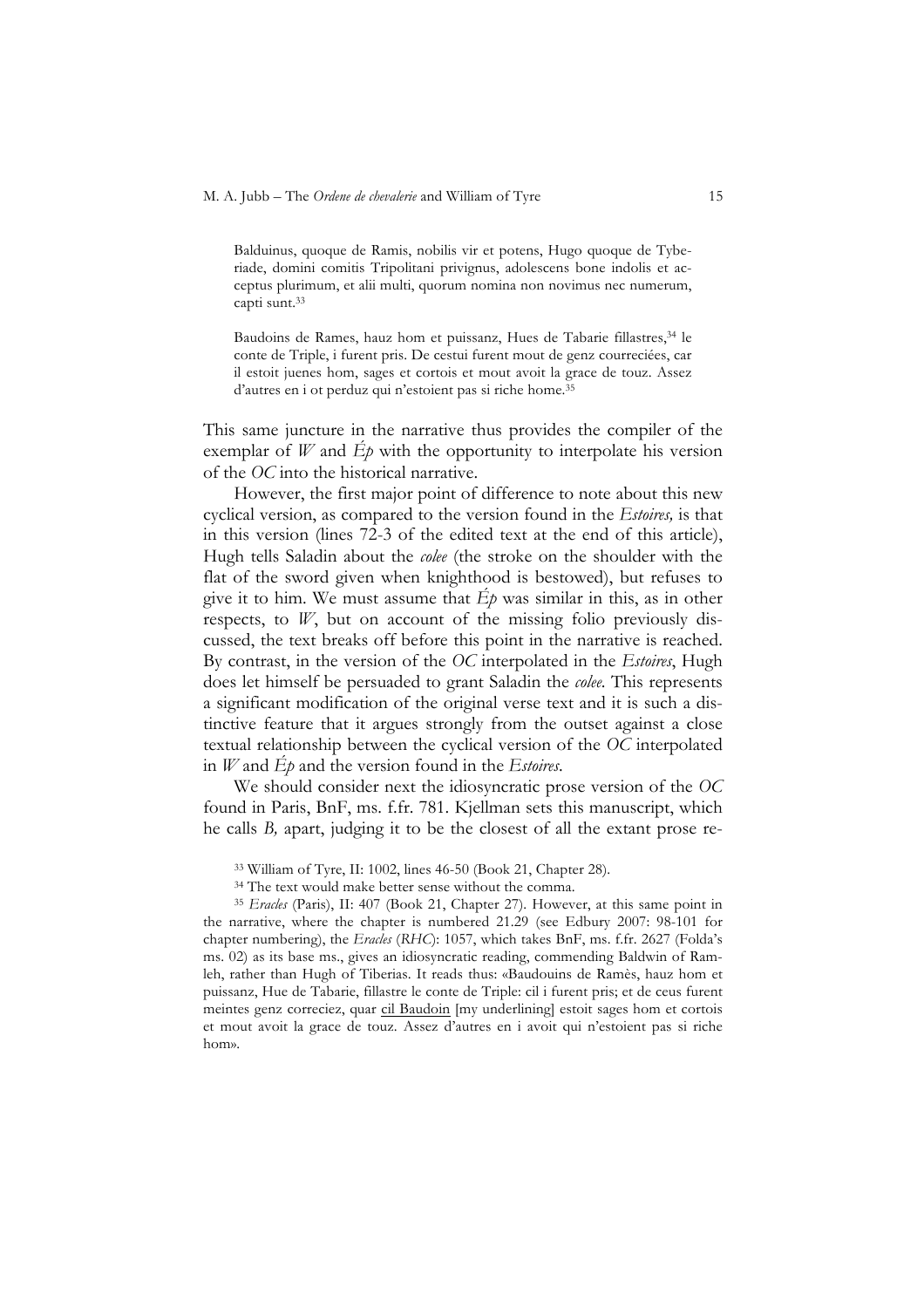dactions to the original verse text. It is clear that none of the distinctive readings which it alone shares with the verse text is reproduced in *W* or *Ép*. <sup>36</sup> Kjellman divides the remaining thirteenth-century manuscripts of the prose *OC* into two separate families, on the one hand *D* (Lyon, Bibliothèque municipale, ms. 867) and *E* (Paris, BnF, ms. f.fr. 17203), both deriving from the same lost intermediary, β, and on the other *A* (BnF, ms. f.fr. 770, the *Estoires*) and *C* (BnF ms. f.fr. 25462), both deriving from a different lost intermediary, γ. With which of these families do *W* and *Ép* have more in common? Do they have any parallels at all with the cyclical version of the *OC*, as represented by *A*, the *Estoires*, or are they completely divergent? Close examination of the variant readings shows that whenever there is a significant divergence between the two families, the text of *W* and *Ép* parallels the version given by *D* and *E* rather than that of *A* and *C.* For example, in *A* and *C* there is quite an extended dialogue between Hugh and Saladin before the ritual unfolds, with each flattering the other. Thus Saladin explains that he would rather be knighted by Hugh than by anyone else and Hugh observes that if only Saladin were a Christian, knighthood would be well conferred upon him. In *A*, Saladin replies cryptically that this cannot be, but there is the tantalising implication that conversion might be considered in the future.<sup>37</sup> By contrast, the dialogue in *W* and  $E_p$  (lines 31-42 of the edited text) is much briefer. There is a general tendency for the dialogue in *A* and *C* to be more developed than in *D* and *E,* and for *W* and *Ép* to follow the latter tradition, for example in simply having Hugh describe the significance of the bath (lines 44-7), and not including the linking dialogue found in *A* and *C*. 38

Although they share many readings, there are occasions when *D* and *E* diverge from one another, and Kjellman has concluded from these variants that second only to *B*, *D* is the closest of the surviving prose versions to the lost verse original, *O*, on which all the prose texts ultimately depend.<sup>39</sup> It is interesting to note that whenever  $D$  and  $E$  do

<sup>36</sup> See *Ordre de Chevalerie* (Kjellman): 145 where, speaking of the bath from which the knight should emerge free from sin, Kjellman notes that *B* alone of the prose versions, continues: «& devés estre plains de bonté & de courtoisie & faire amer a toutes gens». This comment is not found in either *W* or *Ép*. 37 *Estoires*: 111.

<sup>38</sup> The *Estoires*: 111 reads: «"Sire, savés vous ke chis bain vous doune a entendre?". "Hue", fit li rois, "non"».

<sup>39</sup> See *Ordre de Chevalerie* (Kjellman): 150-2 .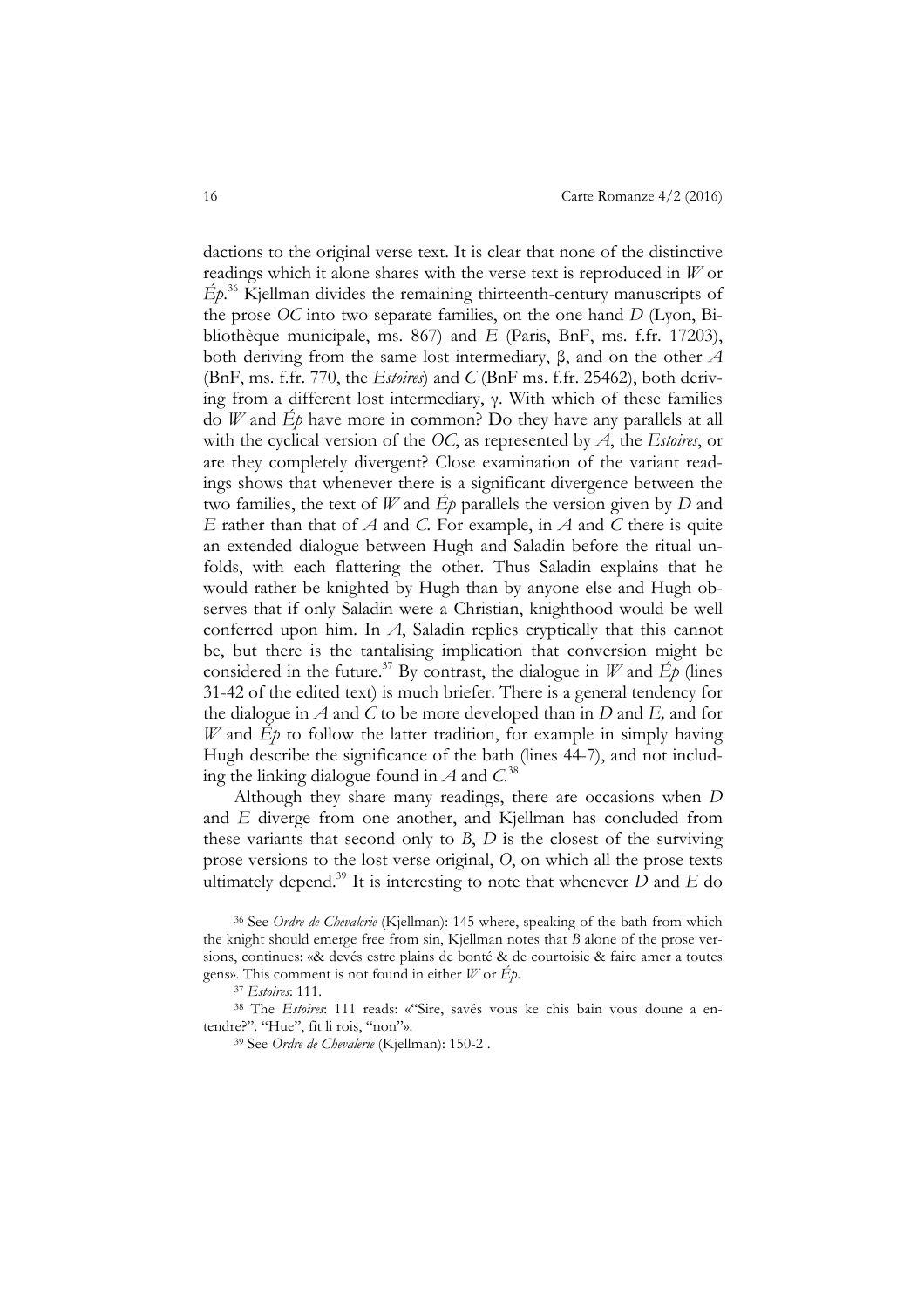diverge from one another, *W* and  $E_p$  parallel the version of *E*, both in content and wording*.* For example, as in *E,* there is no mention of the *coiffe*, and the fourth of the knightly obligations, to make an offering at Mass is omitted.<sup>40</sup> There are two striking instances of parallel wording with *E.* The first occurs where Hugh explains his reluctance to make Saladin a knight. The idiosyncratic mention of holy oil or chrism, *cresme* (line 37), with which Saladin has not been anointed, is found only in *E* of all the hitherto known prose and verse versions of the text. Other versions refer only to Saladin's deficiency in the matter of baptism and Christian religion. The second example concerns a curious phrase (lines 98-9 and n. 101): «venés le jambe sor vos palefroi». There is an evident parallel here with *E*, but also a corruption of the superior, though admittedly still enigmatic, reading of *E*: «venés le jambe sor le col de vo palefroi». <sup>41</sup> A similar phrase is found in other verse versions of the  $OC<sup>42</sup>$  but of the prose versions, *E* and *W* are alone in preserving it.

How then might the version of *W* and *Ép* fit into the stemma proposed by Kjellman for the extant manuscripts of the prose *OC*? <sup>43</sup> To recap, Kjellman postulated the existence of a lost original prose redaction,  $O_1$  which was used by two copyists.<sup>44</sup> One produced the fragment extant in *B* (BnF, ms. f.fr. 781), and the other a lost version, α, somewhat freer from the influence of the original  $O<sub>1</sub>$ , and from which all the other prose redactions derived. These can be further divided into two families, one of which was established through the intermediary of β, passing to *D* and *E* (Kjellman's *version primitive*), and the other through the intermediary of γ, passing to *A* and *C.*

From the evidence adduced above, it follows that, like *D* and *E*, the version of *W* and *Ép* must derive from α via the common intermediary of β. The idiosyncrasies which it shares with *E*, and also its one notably inferior reading to *E,* may argue for direct dependence on *E*, or more likely, for a lost shared common source for them both. What is beyond question is the relative remoteness in textual terms of this new cyclical

<sup>43</sup> See *Ordre de Chevalerie* (Kjellman): 158.

<sup>44</sup> All the prose versions have one feature in common which distinguishes them from the original poem and which argues for a single original prose archetype, namely the reduction of the delay granted to Hugh for the collection of his ransom from two years to one.

<sup>40</sup> See n. 97 below.

<sup>41</sup> See *Ordre de Chevalerie* (Kjellman): 165.

<sup>42</sup> See n. 101 below.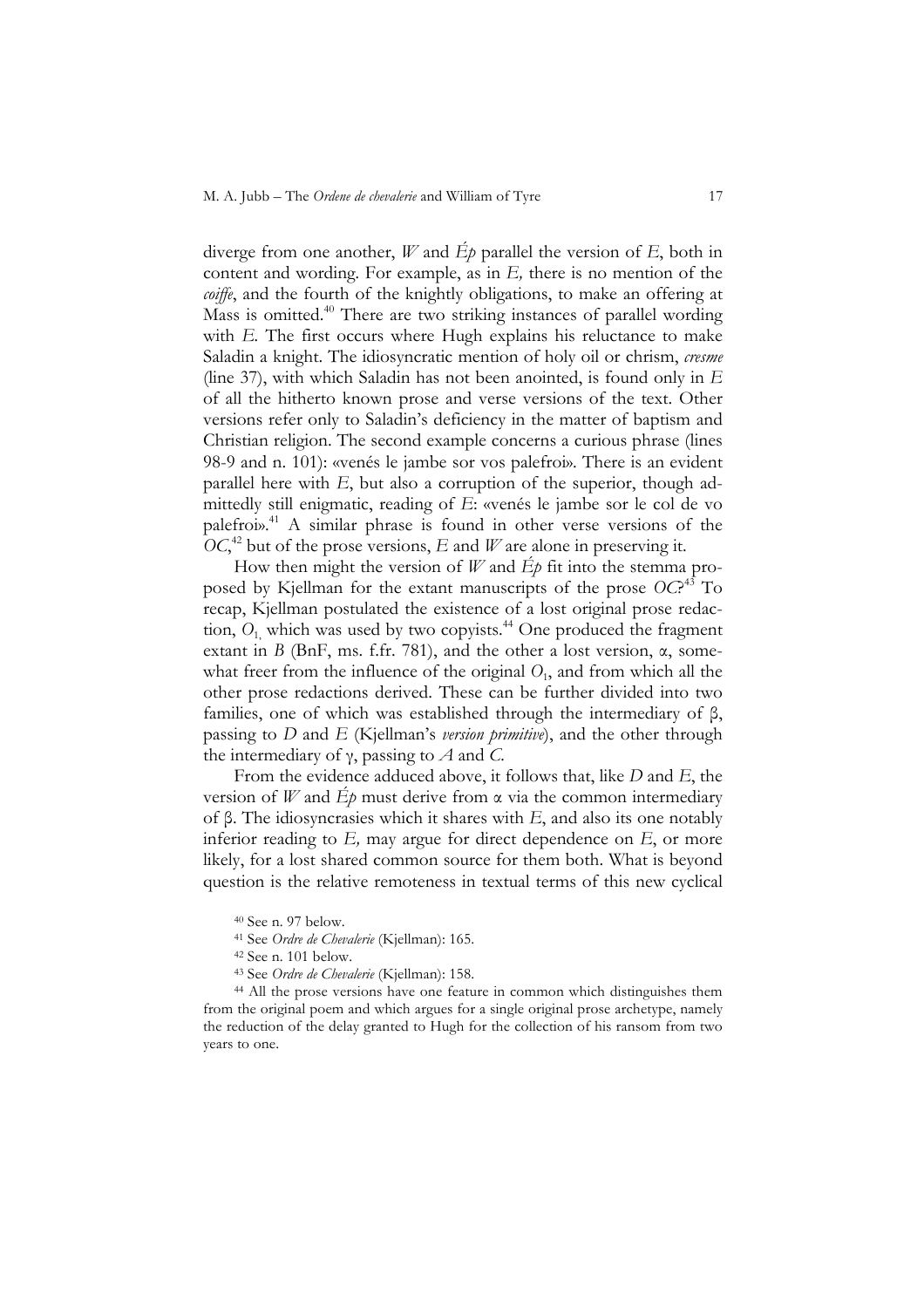version from the one other extant thirteenth-century cyclical version as found in the *Estoires.* The latter, Kjellman's *A,* has a more fully developed dialogue and many distinctive features, not only the fact that Hugh actually gives the *colee* to Saladin, but also, for example, the timing of the ritual, which occurs the day after Hugh is captured.<sup>45</sup> None of these singular features is found in the version of *W* and *Ép* and in turn their idiosyncratic readings are not found in *A*. It seems probable that the compiler of the lost common exemplar of *W* and  $E_p$  and the compiler of the *Estoires* as found in BnF, ms. f.fr. 770, independently decided to interpolate a version of the widely circulating *OC* into their narratives of Crusade history at the logical point when Hugh was taken captive at Beaufort.<sup>46</sup>

There is one interesting feature of the interpolated version in *W*  which remains to be considered and it concerns the conclusion. Unsurprisingly, it is closely related to the version of Kjellman's *E,* but it stops short of the didactic conclusion<sup>47</sup> and the explicit as found in  $E$ :

et quant li princes vint en son païs, si donna celui avoir & departi a cels qui encore en sunt rice home. Et pour çou est cis contes ramenteüs que mout est bel et boin d'avoir preudoume couvent a autre preudoume. Ci faut li contes de mon segneur Huon de Tabarie, le prince de galilée, et de Salehadin.48

In  $W$  (lines 120-1 of the edited text below) the episode concludes simply with Hugh returning to his homeland and generously disbursing money that Saladin had given him. It is curious to note that as a result the last two words of the historical narrative of the *Eracles* in *W* immediately before the rubric for the *OC* interpolation, «riche home» (line 5

<sup>45</sup> See *Estoires*: 110.

contes ramenteüs que mout est bel et boin d'estre preudom, car quant uns preudom ciet en main d'autre preudome, plus legiere est sa raençons, et ausi fu il au preudome Huon de Galilée. Ki preudome sert, sa painne ne pert». See *Ordre de Chevalerie* (Kjellman): 166. Warren 2003: 292 has called this conclusion «a pragmatic lesson in chivalric survival», and has suggested that it was focused «on the economic self-interest of fighting men of moderate means».

<sup>48</sup> See *Ordre de Chevalerie* (Kjellman): 166.

<sup>46</sup> For the conflation of the capture of Hugh of Tiberias near Beaufort Castle and the knighting of Saladin, elsewhere attributed to Humphrey of Toron (whose initials, H. de T., were the same), see Busby 1984: 31. 47 This didactic conclusion is even more extended in *D*: «Et pour çou est cis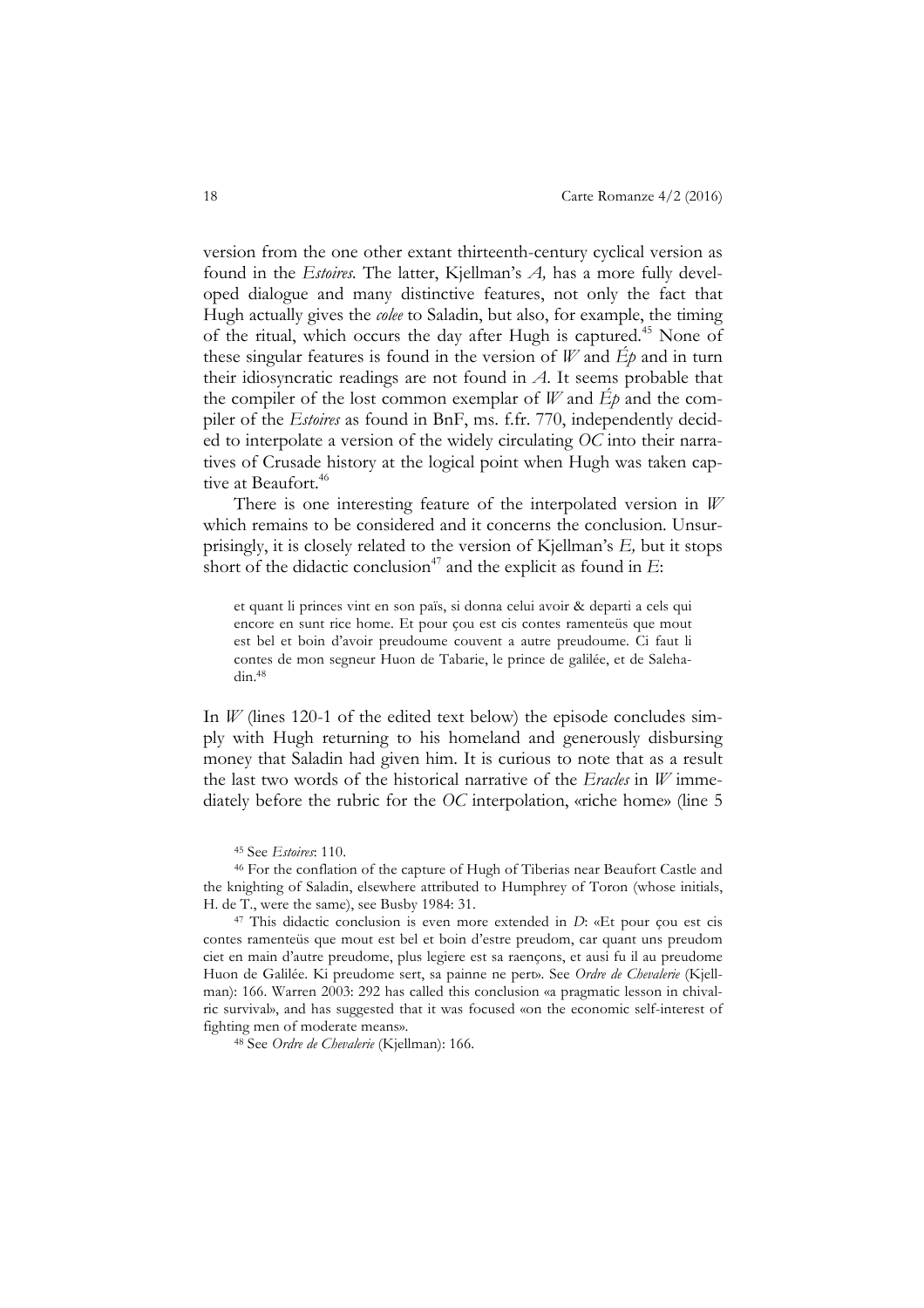of the edited text), are identical to the last two words of the interpolated episode, «a cels qui encore en sunt riche home» (lines 120-1). This may be pure coincidence, but it might have been part of a deliberate design on the part of the compiler of the exemplar of *W* and  $\acute{E}p$ . He might have been seeking to underline the continuity between the exemplary Hugh of Tiberias and his successors and inheritors in the West with a view to encouraging the latter to further crusading expeditions.

# 4. THE INTERPOLATION OF THE PROSE *OC* INTO THE *ERACLES*

The fact remains that the *W* and *Ép* mss. of the *Eracles*, together with the BnF, f.fr. 770 version of the *Estoires*, are unique in interpolating a version of the *OC* into a narrative of Crusade history. However, there is other surviving manuscript evidence for the association of the *OC* as an independent text with other texts about the Crusades and/or Jerusalem. For example, BnF, ms. f.fr. 781 groups together in a single codex two quite lengthy texts ‒ a prose résumé of the *premier état* of the first cycle of Crusade epic poems (fols. 1r-60v)*, Ernoul-Bernard* (fols. 63r-147r) ‒ and three separate, short supplements, namely a prophecy about the Kingdom of Jerusalem (fols. 148c-149b), an anecdote about Saladin's visit to the Hospitallers (fols. 149c-150b), and an incomplete prose copy, Kjellman's *B*, of the *OC* (fols. 150b-150d). We should also consider BnF, ms. f.fr. 17203 where a prose version of the *OC*, Kjellman's *E*, appears at the end of the codex, and is preceded by a copy of Jacques de Vitry's *Histoire abrégée de Jérusalem* (fols. 1-47), and three other chronicles.49 Given the evidence adduced above for the close relationship between the *E* version of the *OC* and that found in *W* and *Ep*, it is tempting to suggest that the association of the *OC* in BnF, ms. f.fr. 17203, or a manuscript very like it, with a narrative of Crusade history might have inspired the compiler of the lost exemplar of *W* and *Ép*, but this is mere conjecture. What is certain is that by comparison with the varied manuscript contexts in which the verse versions of the *OC* occur, the extant thirteenth-century prose versions, with only one excep-

<sup>49</sup> These three chronicles are: a French translation of the Pseudo-Turpin Chronicle; *Chronique abrégée des rois de France to 1204; Chronique d'un anonyme de Béthune* to 1220. See BnF catalogue at http://archivesetmanuscrits.bnf.fr/ead.html?id=FRBNFEAD0 00046879 (accessed 25 October 2012).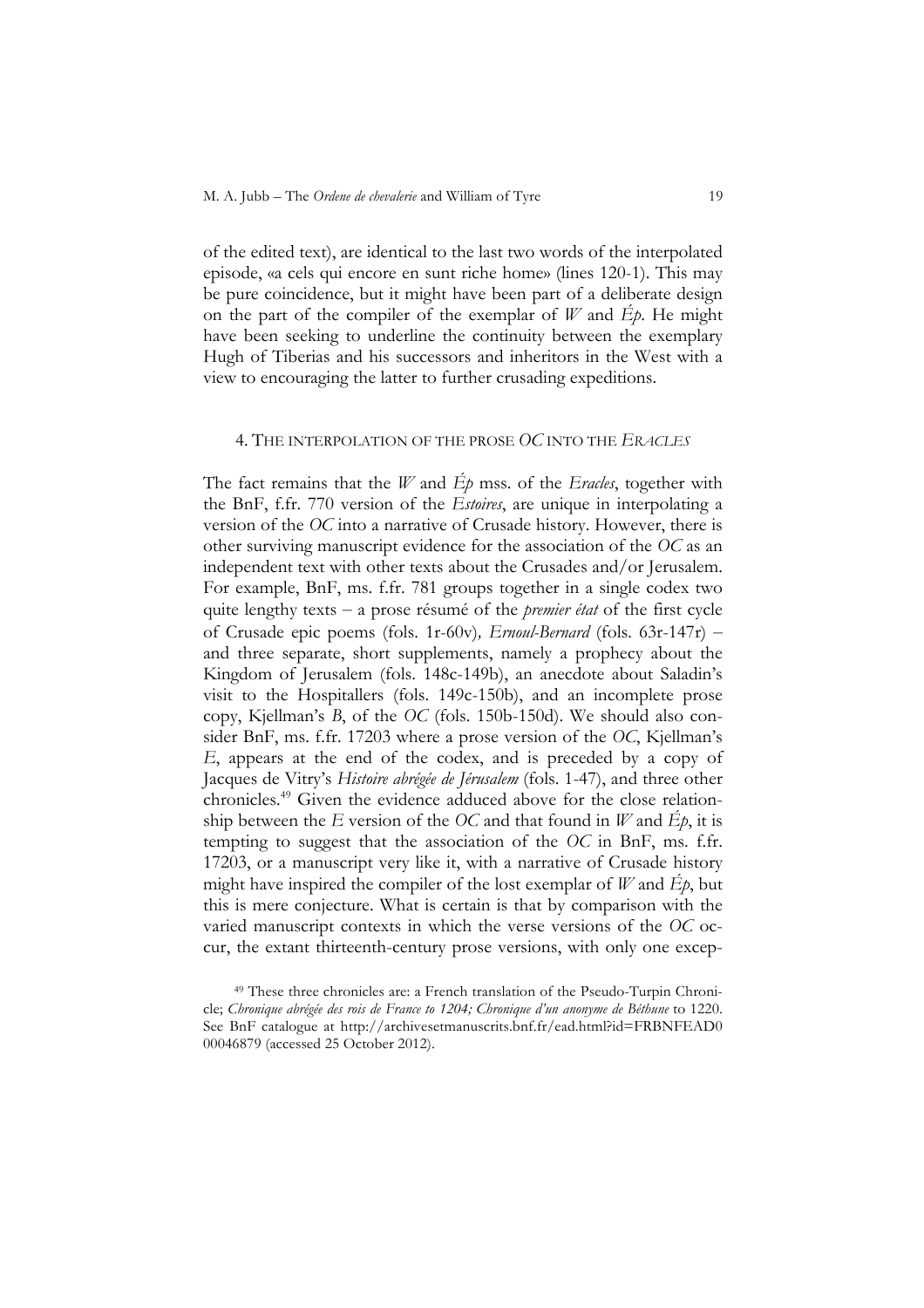tion, *D*, all occur in association with texts about the Crusades or, in the case of  $C$  (BnF ms. f.fr. 25462), about Saladin himself.<sup>50</sup>

Independently of the *OC* there are other contemporary medieval texts which briefly mention Saladin's becoming a knight.<sup>51</sup> There may even have been a basis in historical reality for his having expressed an interest in the institution and for having received some instruction in the knightly duties, though more likely when he was a captive in 1167, rather than when Hugh of Tiberias was his captive in 1179. In any case, there was evidently a desire on the part of the Christians to give credence to a story that allowed some of the glory for Saladin's chivalrous actions to redound upon themselves. There was ample reason then for the compiler of the lost exemplar of *W* and  $E_p$  to interpolate a version of the widely circulating *OC* into the Crusade narrative of the *Eracles*, and all the more so because it was entirely in keeping with the knightly ethos of the Old French translation of William as a whole*.* The placing of the *OC* after 21.27 indeed amplifies and illustrates the immediately preceding characterisation of Hugh as «saiges et cortois» (lines 3-4 of the edited text below), a distinctly courtly development by the translator of the *Eracles* from William of Tyre's description of Hugh as «bone indolis» (of good character). $52$ 

It is significant that in both  $W$  and  $E$ <sup>*p*</sup> the *OC* episode is signalled as a separate episode by a rubric. Folda has observed that the textual rubrics served both reader and painter, $53$  but in this case there is no miniature or historiated initial, so the purpose is clearly not to indicate to the illuminator what he has to illustrate at this point. Rather, the rubric is directed to the reader. It seems likely, as others have argued,<sup>54</sup> that a rubric would help readers to find their way around a text, in other words act as a kind of bookmark for a particular episode. This would be all the more useful if a favourite episode were to be singled out for selective reading. The words of the rubric, «L'ordene de la chevalerie<sup>55</sup> et

<sup>50</sup> The one exception is Lyon, Bibliothèque municipale ms. 867, where the *OC,*  Kjellman's *D*, is found in a codex which is made up for the most part of saints' lives. By contrast, in BnF ms. f. fr 25462, the *OC* is associated with another legendary tale about Saladin, the *Fille du comte de Pontieu*.

<sup>51</sup> More detailed discussion in Cook–Crist 1972: 124-32 and Jubb 2000: 67-8.

<sup>52</sup> See n. 33 above.

<sup>53</sup> Folda 1976: 148.

<sup>54</sup> Busby 2002, I: 346-7.

<sup>55</sup> I have used the spelling of *Ép* for *chevalerie*.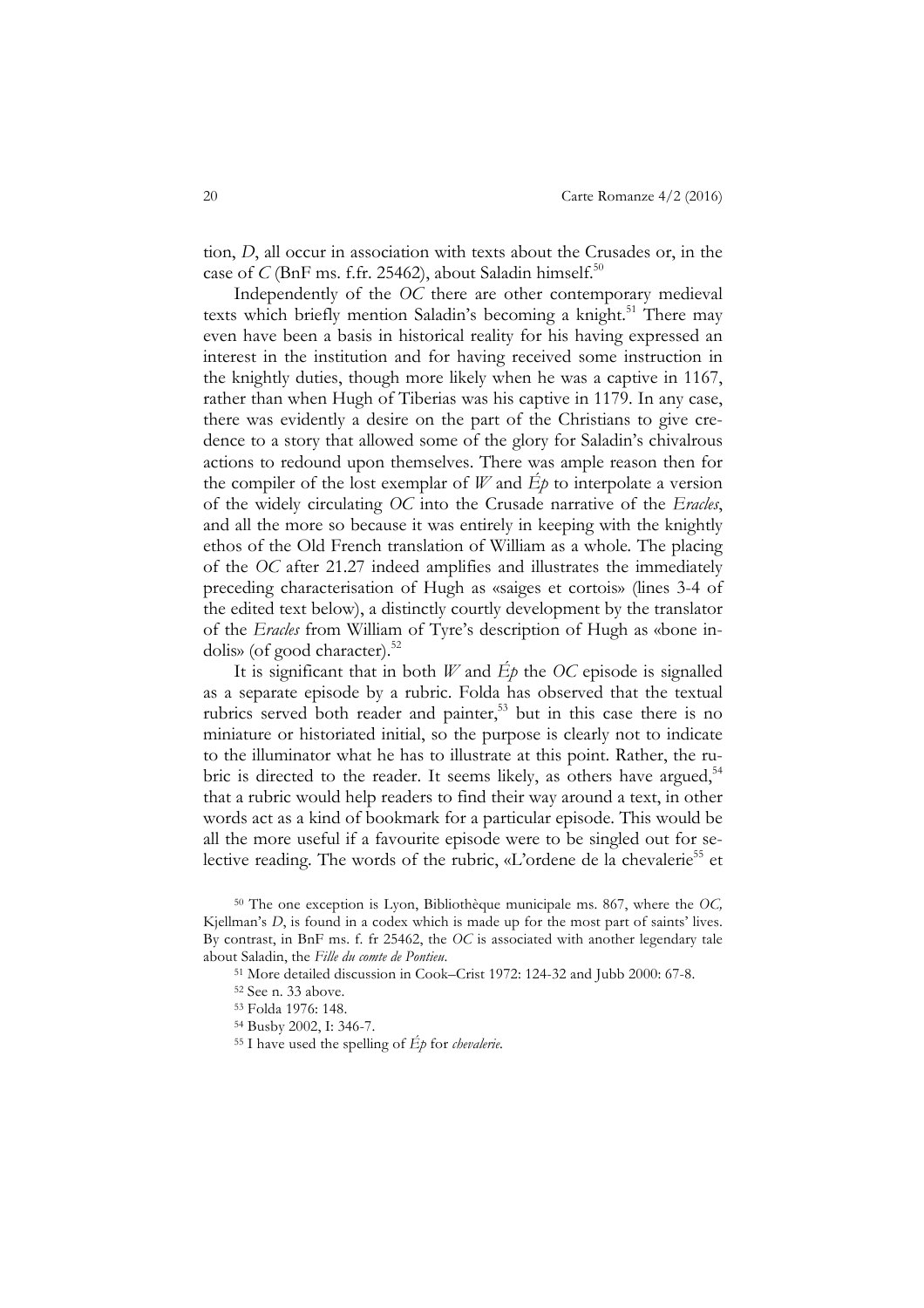comment Hues de Tabarie fu raiens par son sens» are interesting, because they suggest that the interest of the episode was not only its account of the ritual of making a knight, but also the shrewdness of Hugh of Tiberias in securing his ransom. Curiously, there is no mention of Saladin. There is no rubric to serve as a comparison in BnF, ms. f.fr. 17203, Kjellman's *E*, to which, as we have seen above, the version of the *OC* found in *W* and  $E_p$  is most closely related, but there is an explicit which marks the end of: «li contes de mon segneur Huon de Tabarie, le prince de galilée, et de Salehadin». However, in the version of Lyon, Bibliothèque municipale, ms. 867, Kjellman's *D*, which belongs to the same family as *E*, there is a rubric: «Chi commence du prince de Galilée, mon signeur Huon de Thabarie, comment il fist le roi Salehadin cevalier». The focus here is on the two individuals concerned and on the description of Hugh knighting Saladin (though, in fact, as we have seen, he does not actually give him the accolade). In the one other extant thirteenth-century cyclical version of the *OC* in BnF f. fr. 770, there is no rubric to mark the interpolation. However*,* the *OC* episode, like the other major fictional interpolation relating to Saladin, the *Fille du comte de Pontieu*, is highlighted in a different way by a miniature to mark its beginning and its end.<sup>56</sup>

What can we conclude from this? The particular rubric which introduces the *OC* in *W* and  $E_p$  must have derived from their common exemplar. There is nothing remarkable about the opening words, «L'ordene de la chevalerie», by which the episode was widely known in the incipits and explicits of verse and prose manuscripts alike. What is interesting is the particular focus on Hugh's use of his wits to secure payment of his ransom. This was already an integral part of the the *OC*  episode, but by drawing attention to this aspect of the story in the rubric, the compiler of the exemplar of *W* and *Ép* has made an explicit link between his interpolation and the preceding narrative of the *Eracles*, recounting Hugh's capture and extolling his qualities of courtliness and

<sup>56</sup> See fols. 313a-b and 315d for the miniatures at the beginning and end of the *Fille* episode and fols 326d and 327f for the miniatures at the beginning and the end of the *OC*. There are two other miniatures in the BnF ms. 770 text of the *Estoires*: to mark the beginning of the account of the misdeeds of Emperor Andronicus (fol. 334a) and to mark the beginning of the account of Saladin's siege of Jerusalem (fol. 349a).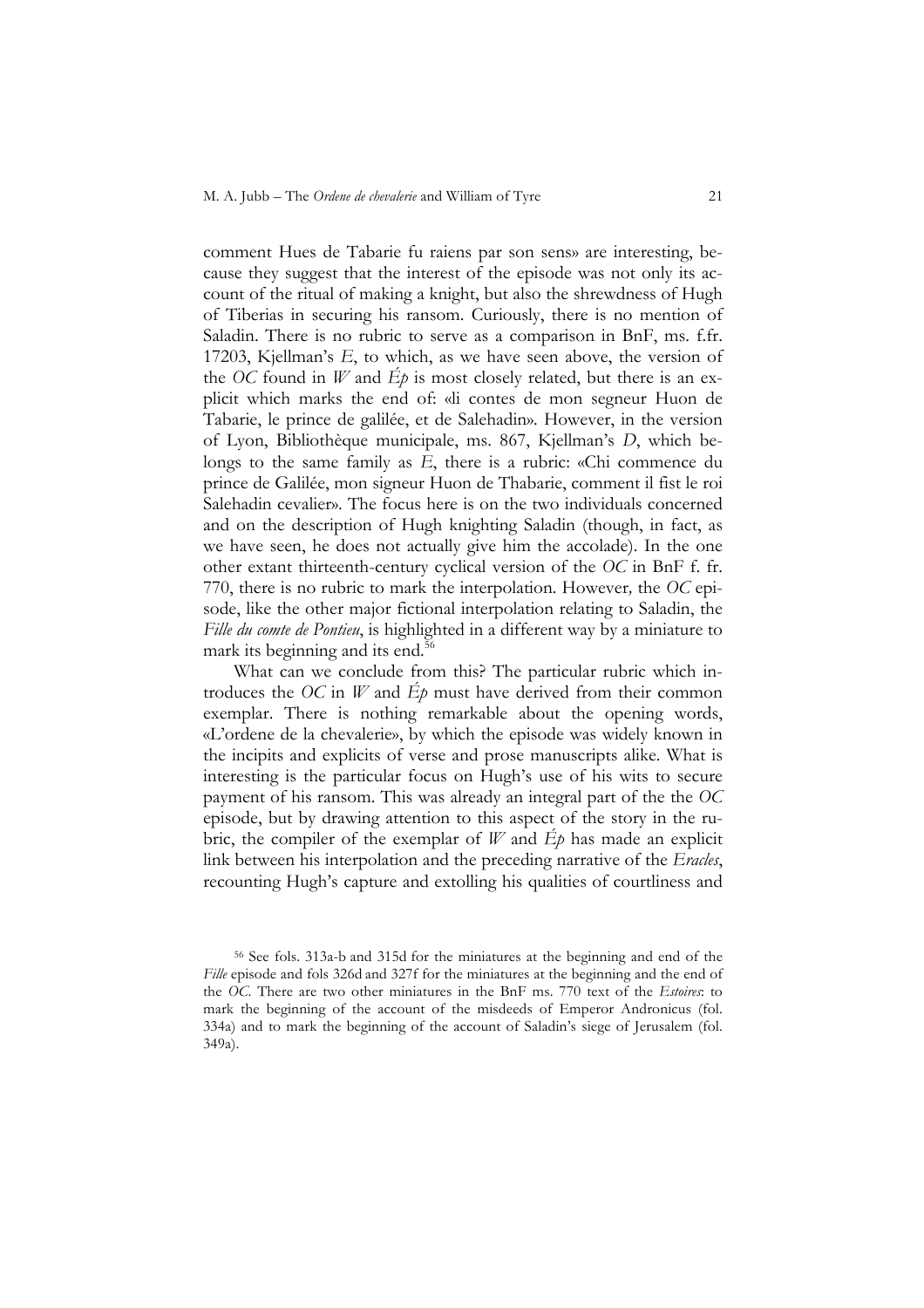wisdom.<sup>57</sup> The absence of any reference to Saladin would seem to suggest that for this compiler the immediate justification for the interpolation lay in its connection with Hugh of Tiberias. This is in marked contrast to the cyclical version of the *OC* in the *Estoires*, where the central interest of the text as a whole is very obviously with Saladin.<sup>58</sup> A desire to boost a particular northern French lineage may nevertheless explain both cases; the lords of Tiberias owned lands in the region of Saint-Omer, while the counts of Ponthieu were encouraged by the other major fictional interpolation in the *Estoires* to claim Saladin as a blood relative.

The interpolation of the fictional *OC* into the historical narrative of the *Eracles* might appear more surprising than its interpolation into the *Estoires*, which, as I have argued elsewhere, evidently placed entertainment before accuracy.<sup>59</sup> However, the interpolation of material into the narrative of the *Eracles* is not entirely without precedent. There is also the case of London, British Library, Henry Yates Thompson, ms. 12.<sup>60</sup> It has been dated to the mid thirteenth century and may be of English provenance. Like *W* and *Ép*, the text of the *Eracles* in this manuscript contains a continuation from 1184 (the point at which William of Tyre's chronicle broke off) to 1232, adapted from the *Ernoul-Bernard* text. As Edbury has pointed out, this British Library manuscript stands alone in the *Eracles* manuscript tradition, because at three points – 19.21, 19.30 and 22.29 ‒ it interpolates earlier passages from *Ernoul-Bernard* into the text of the French translation of William's chronicle.<sup>61</sup> There has evidently been an attempt on the part of the compiler to integrate the text of the translation with the continuation which follows it. The second interpolated passage is particularly noteworthy; it gives quite an extended account, based as much on hostile rumour as on fact, of Saladin's perfidious murder of the moulana of Egypt and his consequent seizure of power. The episode forms part of the hostile western

<sup>57</sup> See lines 3-4 of the edited text below.

<sup>58</sup> See *Estoires*: 6-11. It is noteworthy that the explicit of the *Estoires* in BnF, mss. f.fr. 12203 and 24210 is: «Salhadins fine ichi».

<sup>59</sup> See *Estoires*: 293-307.

<sup>60</sup> See Folda 1973: 93-4, where it is numbered 38. See also Folda 2010 on the unusual illustrations in this ms.

 $61$  See Edbury 2007: 79 and Edbury 2010: 107-13 (108). The passages are to be found in *Ernoul-Bernard*: 25-31, 35-41, 114.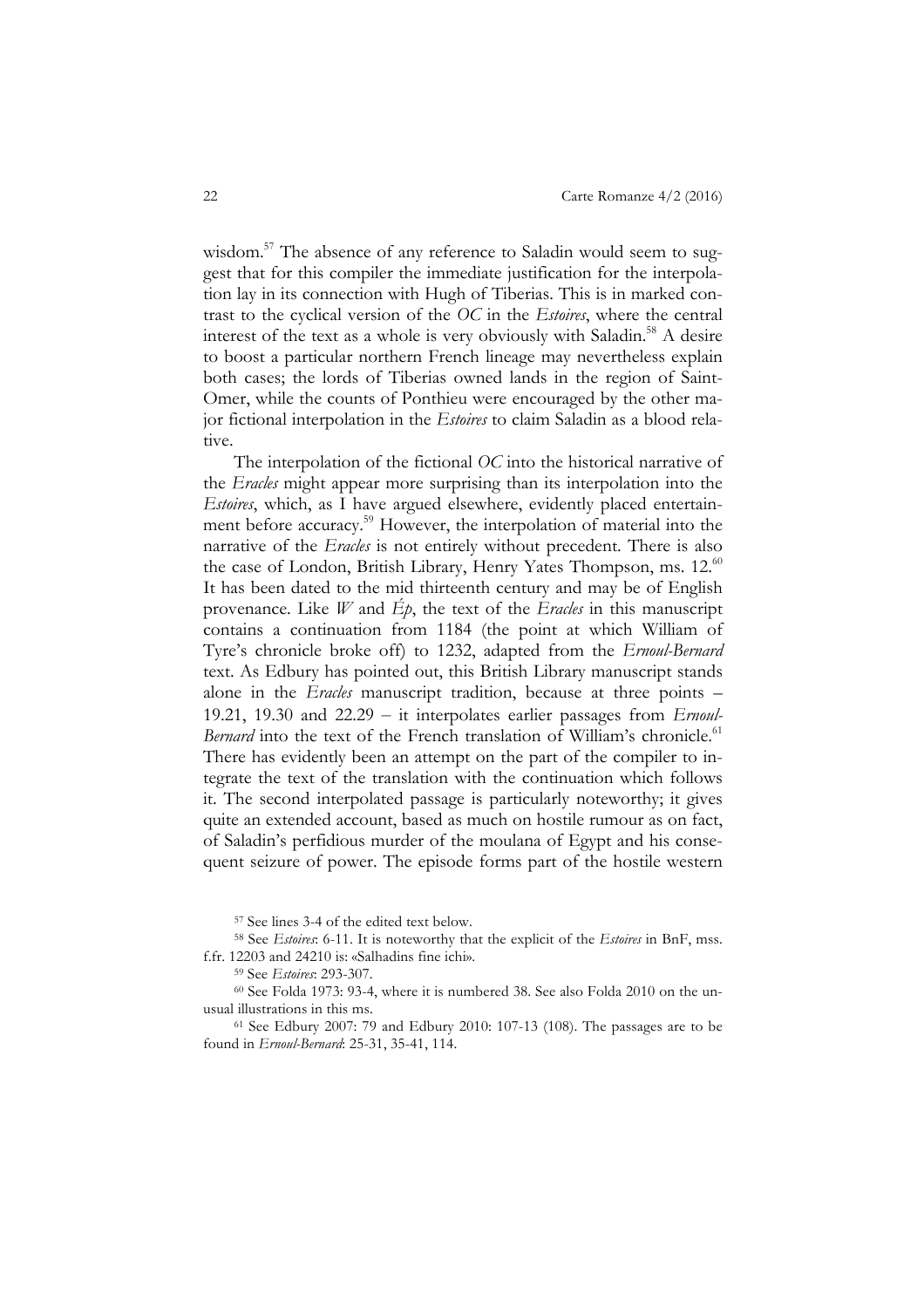legend about Saladin's rise to power.<sup>62</sup> It is interesting that in their different ways, the one still reflecting the hostile western view of Saladin and the other bearing witness to his transformation into adoptive chivalric hero, the interpolated episode about his exploits in Egypt in British Library, Henry Yates Thompson, ms.12 and the interpolated *OC* in *W*  and *Ép*, both show a compiler amplifying the *Eracles* with semilegendary material no doubt calculated to appeal to a thirteenth-century western audience.

In addition to the interpolated *OC* episode, there is further evidence in *Ép* of appeal being made to an audience interested in chivalry. The historiated initial on fol. 198r, possibly influenced by romance iconography, depicts what was in fact a battle between the forces of Saladin and King Baldwin IV near Ascalon as a spirited joust between two individuals. $^{63}$  It is significant that this miniature is placed, as it were as a "trailer", at the opening of 21.27, the very chapter which, as we have seen, is followed by the interpolated episode of the *OC* with its extended account of Saladin's instruction in the ritual of making knights.

There is no illustration at this point in the narrative in  $W$ , but this codex does provide us with an interesting miniature peculiar to itself.<sup>64</sup> It appears at the beginning of 1.1 (fol. 1r), illustrating the speech of Urban II at Clermont to launch the First Crusade. The textual account of Urban's speech does not occur until Chapter 15 of Book 1, but the four-part panel miniature serves as an eminently suitable opening to the narrative as a whole. It forms what Folda has called «an illustrated lecture».<sup>65</sup> Urban is shown speaking to the crowds in the upper right quadrant, while the other quadrants illustrate his three main points: Christ the Redeemer, the difficulties of pilgrimage to the Holy Sepulchre, and the worship of idols in the Holy Land. We might argue that this unique miniature is evidence of a didactic intent in *W* and of a particular interest in Crusade propaganda*.*

<sup>63</sup> See Folda 1976: 147 and Plate 271. See also n. 4 above for the digitised ms. 64 *Ibi*: 150, n. 146 and Plate 273. It should be noted that the opening chapter has been lost from *Ép*. The beginning of Yates Thompson ms. 12 is also lost. <sup>65</sup> *Ibid.* 

<sup>62</sup> See Jubb 2000: 5-18.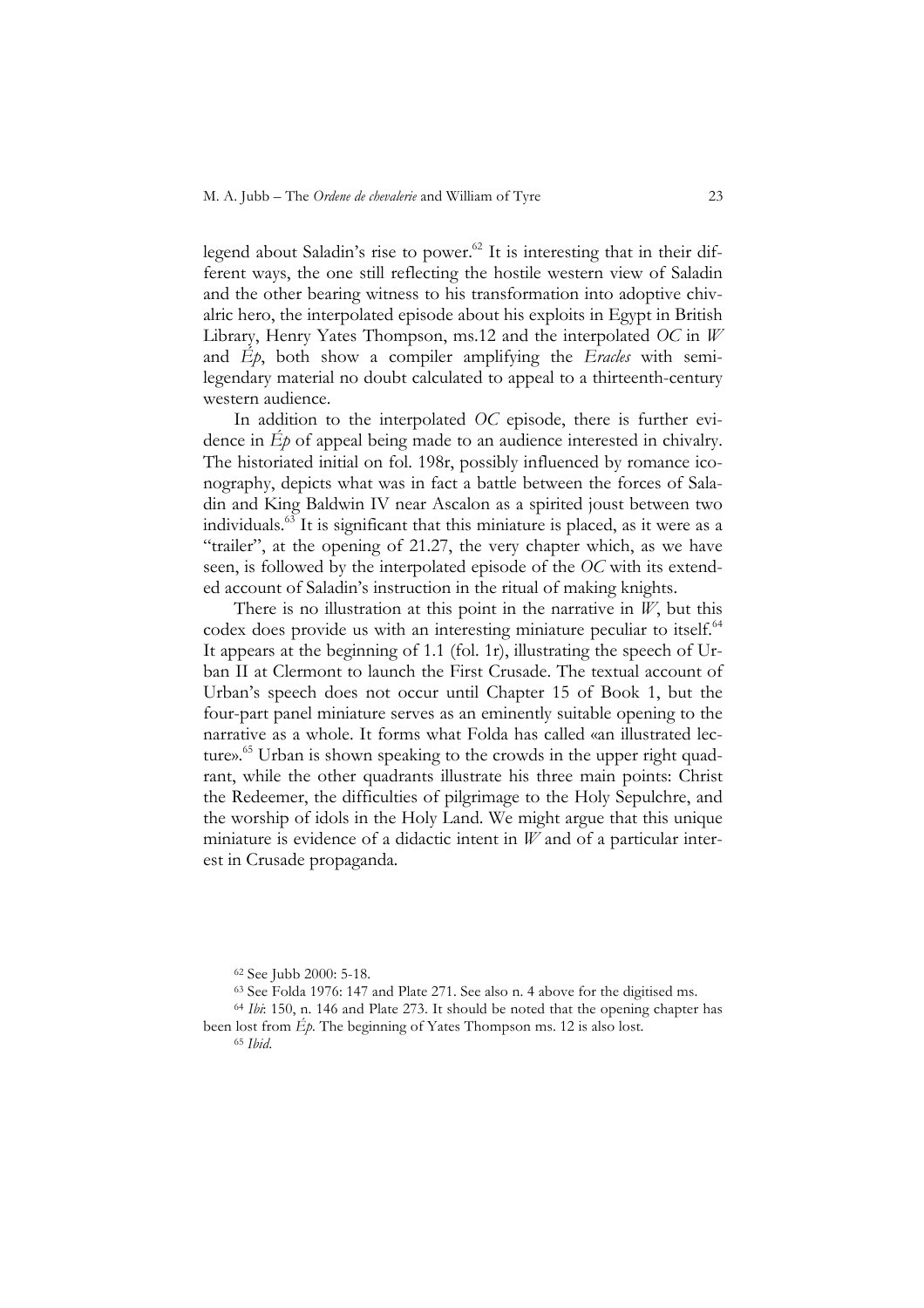#### 5. THE UNUSUAL TEXTUAL CONTENT OF *W*

We find in *W* evidence of a different sort which also reflects the cultural and political concerns of the compiler and of the audience for whom it was made. Unusually, there are two independent texts appended to the *Eracles*, the inclusion of which must have been specified in the commission for this codex.<sup>66</sup> The first (fols. 329-56) is an untitled continuation of the *Faits des Romains* and the second (fols. 357-61) a prose version of the *Letter of Prester John*. <sup>67</sup> The *Faits des Romains* is a compilation history recounting the exploits of Julius Caesar. Composed in Paris in the early thirteenth century, it was drawn from various classical authors, such as Sallust, Suetonius, Lucan and Caesar. The continuations found in *W* extend from the age of Emperor Tiberius to Julian. It is understandable that an audience interested in reading about Crusade history should also have been interested in the military campaigns of the Roman emperors.<sup>68</sup>

The *Letter of Prester John* is more of a curiosity. Supposedly written by a legendary Christian patriarch and king ruling over a Christian people in the Orient to the Byzantine Emperor Manuel Comnenus I, it survives in different versions in languages ranging from the original Latin to a variety of vernaculars.<sup>69</sup> The Old French prose version of the letter found in W is similar, but not, as Randall implies, $^{70}$  identical, to that transcribed by Jubinal in  $1875$ .<sup>71</sup> However, both manuscripts give the P-1 version which has been dated to before  $1242<sup>72</sup>$  In this version there occurs a passage which is of significance on two grounds. First, it is flattering to the French who are the trusted servants at court of Prester John and also accompany him into battle as his bodyguards. Second, and this is of particular relevance to the manuscript context of *W*  and the interpolation of the OC into the preceding narrative of the *Eracles,* Prester John says that he makes knights of all the French who come

<sup>66</sup> *Ibi*: 151, n. 150. 67 See Randall 1989, I: 124.

<sup>68</sup> See Folda 1976: 92.

<sup>69</sup> See *Letter of Prester John* (Gosman); Wagner 2000; *Letter of Prester John* (Brewer).

<sup>70</sup> See Randall 1989, I: 124.

<sup>71</sup> See Rutebeuf (Jubinal), III: 356-75. The ms. which Jubinal transcribed is Gosman's *M.*

<sup>72</sup> See *Letter of Prester John* (Gosman): 32. The version contained in *W* is not recorded by Gosman.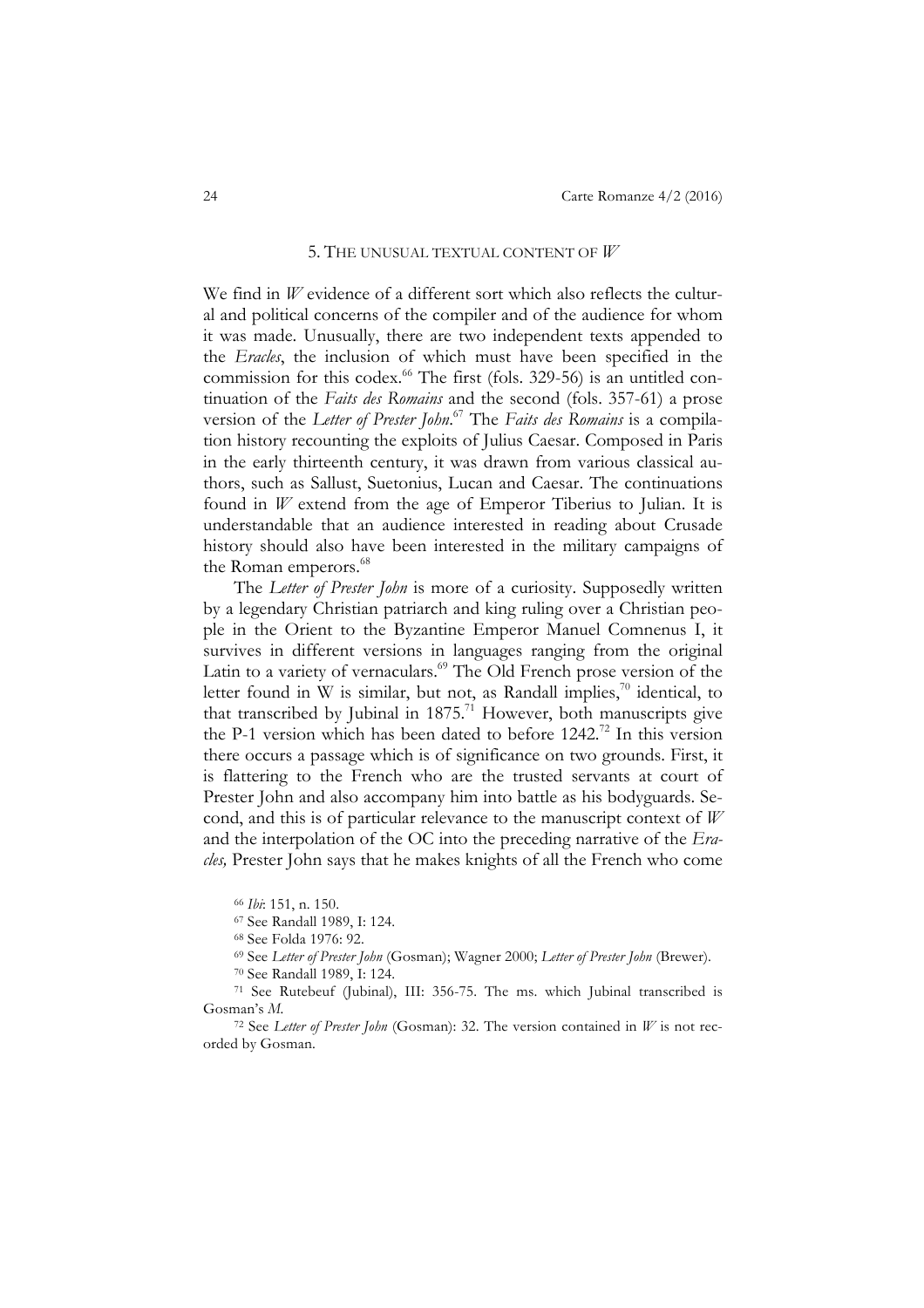to his court. Their knightly qualities of nobility, boldness and loyalty are seen to stem from their Christian belief in God.

Et si avons .ii. mile françois que nos avons faiz chevaliers qui nos servent a nostre court et a nostre tauble et en nostre chambre. Et touz les françois qui vienent a nos, soient clerc, soient escuier, nos les ordenons a l'ordre de chevelerie. Et por ce que sunt bien a la creance de Deu sunt preu et hardi et loiaus gens et bien afaitiés par nature. Et quant nos alons en bataille il sunt pres de nos por garder nostre cors.73

A clear parallel with the didactic glorification of the Christian institution of knighthood in the *OC* is evident, though it is impossible to say whether the appendage of the *Letter* to *W* was specifically motivated by this passage. Indeed it must be said that like the *OC,* the *Letter* had sufficient elasticity of interest and purpose to be accommodated in a variety of different mansucript contexts.74 Certainly, the inclusion of the *Letter* in a codex containing a Crusade chronicle is not without parallel. Notably, in Bern, Burgerbibliothek, ms. 113, which contains a very wide variety of texts ranging from romances to chronicles, a copy of the short chronicle of *Ernoul-Bernard* (fols. 116a-166b) is followed by an anonymous description of Jerusalem (fols. 166b-166f) and then by a verse version of the *Letter* (fols. 166f-169d). Apart from its broad appeal as a wonder tale detailing the marvels and riches of the East, the *Letter* had value as propaganda material, encouraging prospective Crusaders with the promise of powerful support from co-religionaries.<sup>75</sup> More particularly, in the context of  $W$ , it complements the fantasy and wishfulfilment evident in the *OC*, and allows the French to enjoy the glory reflected onto them by the supposed admiration of a powerful Eastern leader*.* It may or may not have also been intended to further glorify the Christian institution of knighthood itself. At any rate, an element of didacticism and of morale-boosting is common to both the *OC* interpolation and the appendage of the *Letter of Prester John* in *W*.

We have already observed how unusual it is for an interpolation to be encountered in the text of the *Eracles* itself and how interesting the interpolation of the *OC* into *W* and  $E_p$  therefore is. The previously discussed case of London, British Library, Henry Yates Thompson, ms.

<sup>73</sup> *W*, fols. 360b-c.

<sup>74</sup> See *Letter of Prester John* (Gosman): 49.

<sup>75</sup> See Gosman 1989.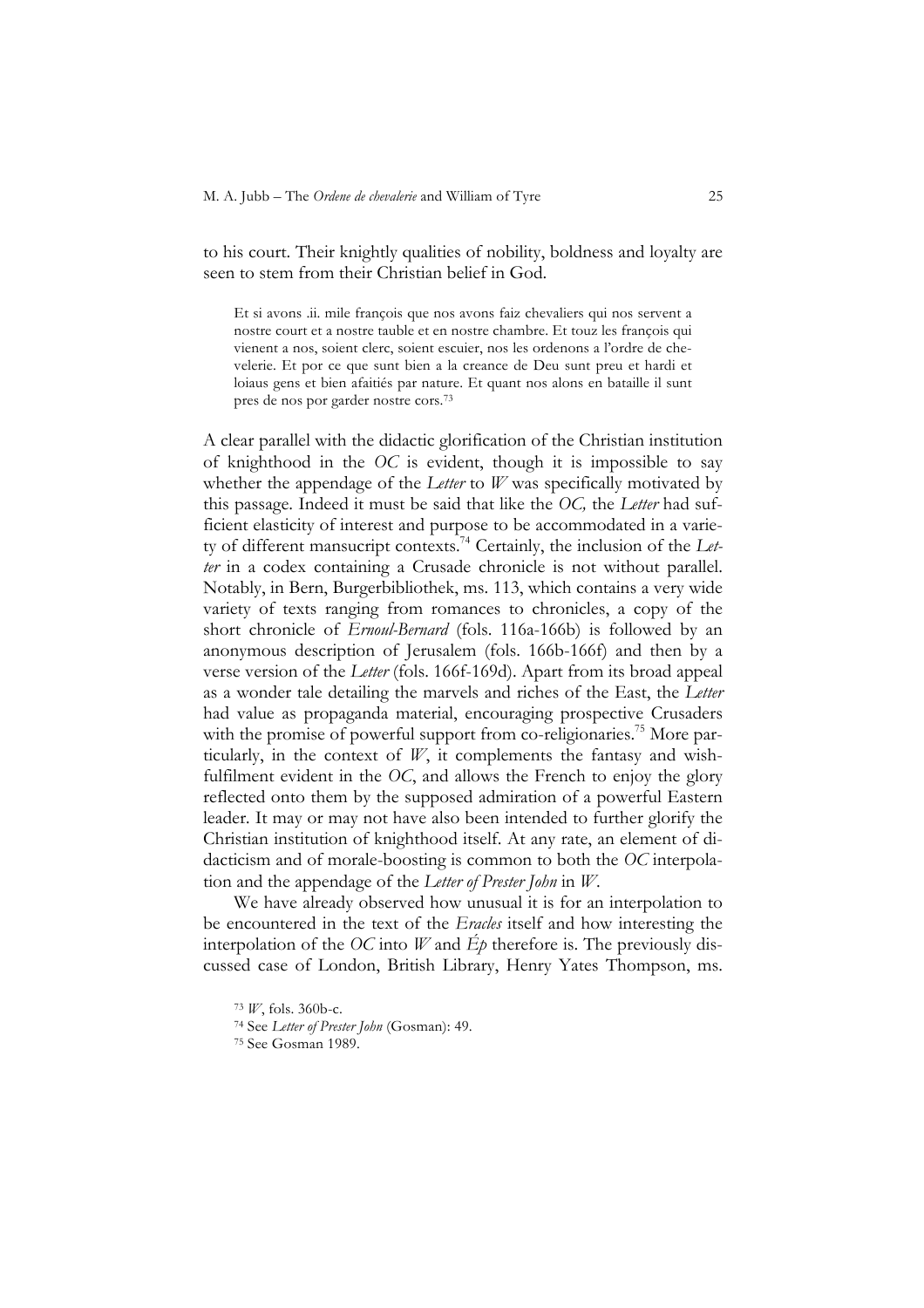12, with its interpolation of earlier passages from *Ernoul-Bernard* into the text of the French translation of William's chronicle, is the only precedent. What is remarkable about *W* is that its appendage of two additional, and highly unusual, texts to the *Eracles* makes it a rarity among surviving manuscripts in another equally interesting regard. Of all the 51 manuscripts of the French translation of William of Tyre dating from before 1500 which survive in public collections, there are only five others which include anything but the *Eracles*, continued variously to 1232, 1261 (the Rothelin continuation) or beyond. Of the manuscripts in Section III of Folda's handlist<sup>76</sup> containing the *Eracles* continued to 1232, the only manuscript, apart from *W*, which contains any other text is F41, Paris, BnF, ms. f.fr. 67. It prefaces the *Eracles* with an extended annal covering the period from the time of Julius Caesar to  $1095.^{77}$  Of the manuscripts in Section IV of Folda's handlist, containing the Rothelin continuation to 1261, only F58 and F64 include anything else. They both have a French version of the *De Excidio Urbis Acconis*. <sup>78</sup> Finally, in Section V of Folda's handlist, containing the *Eracles* continued beyond 1261, there are two manuscripts, F70 and F77, which contain other texts. The first of these, F70 (a manuscript produced in Acre) contains a version of the *Annales de Terre Sainte*. <sup>79</sup> The second, F77, contains pilgrimage itineraries to Jerusalem (fols. 343r-345r), followed by a colophon (fols 345r-345v), and then by a papal letter of Boniface VIII (fols.  $345v-346v$ ).<sup>80</sup> This clearly exiguous catalogue demonstrates not only the rarity value of the appendages in *W*, but also the unusual choice of material, particularly of the *Letter of Prester John*. Though admittedly relevant to the Crusades, not least as propaganda material, it is more fabulous in nature than any of the other texts detailed above which are found in other surviving manuscripts of the *Eracles.* The only comparable manuscript to *W* on account of its inclusion of the *Letter* together with a Crusade chronicle remains Bern, Burgerbibliothek, ms. 113, but, as we have seen, this manuscript differs from W in one im-

<sup>76</sup> See Folda 1973: 93-4.

<sup>77</sup> See Edbury 2007: 79‒80. 78 *Ibi*: 91. 79 For an edition of this text, see *Annales de Terre Sainte* (Edbury).

<sup>80</sup> For the pilgrimage itineraries, see *Itinéraires à Jérusalem*: 87-103. The colophon is printed in Folda 1976: 203-4.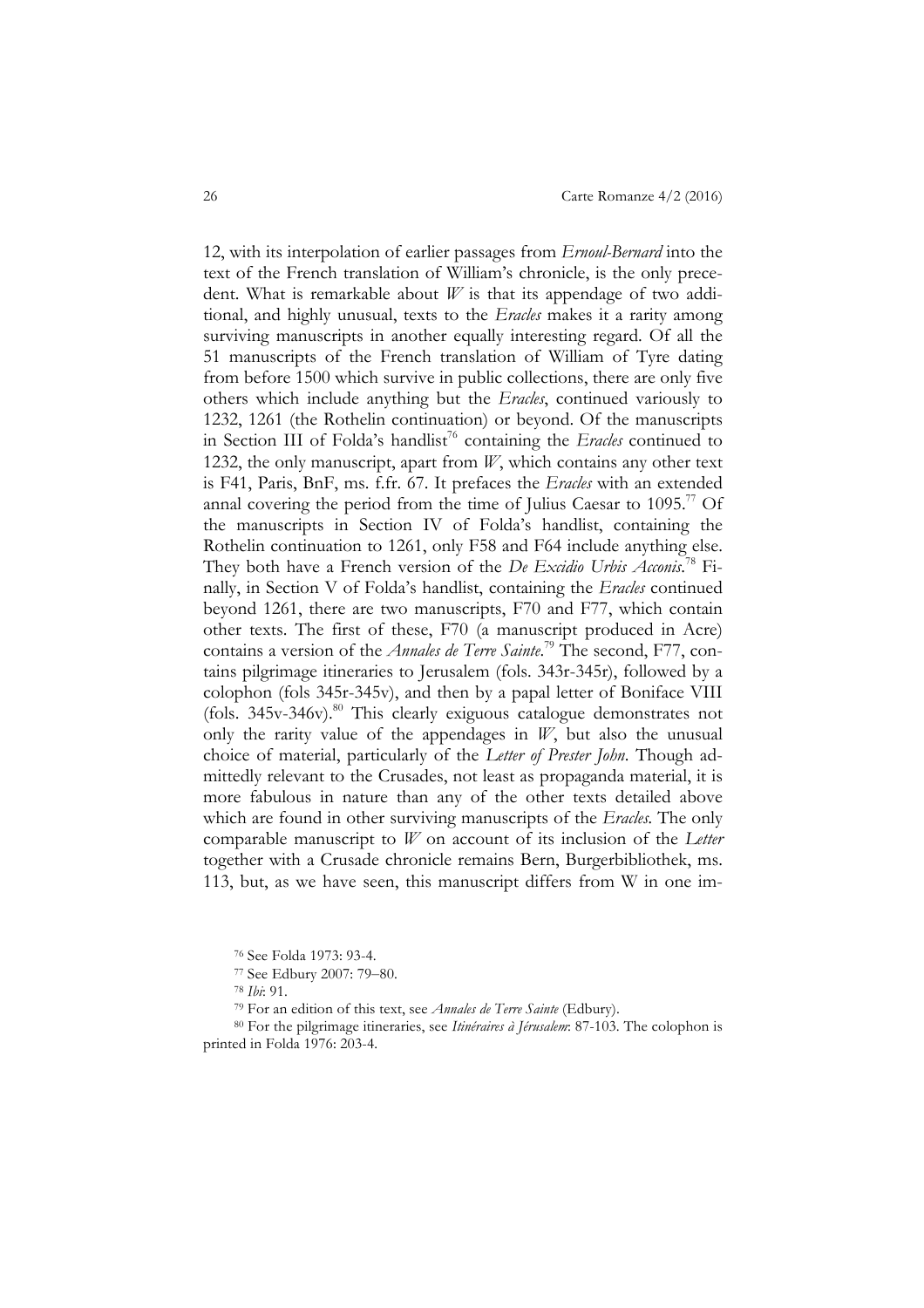portant respect. It contains the *Ernoul-Bernard* short chronicle, not the *Eracles.*<sup>81</sup>

# 6. CONCLUSION

In conclusion, the cyclical version of the *OC* found in the *W* and *Ép*  manuscripts of the *Eracles* throws light on the manuscript tradition of the *OC* text itself, offering another example of the family represented by Kjellman's mss. *D* and *E*, and sharing with *E* (BnF*,* ms. f.fr. 17203) in particular some interesting and idiosyncratic readings. It is possible that the association in BnF, ms. f.fr. 17203 of the *OC* with a narrative of Crusade history might have inspired the compiler of the lost exemplar of *W* and *Ép* to incorporate the episode into the text of the *Eracles*. At any rate, his cyclical version of the *OC* is textually quite remote from the one other thirteenth-century cyclical version found in the BnF, ms. 770 version of the *Estoires*. It must be the case that two compilers – the compiler of the exemplar of *W and*  $E_p$  on the one hand, and the compiler of the 770 version of the *Estoires* on the other − decided independently to interpolate the episode into a longer text and placed it at the same juncture in their historical narratives, after the capture of Hugh of Tiberias at Beaufort.

The most obvious reason for the inclusion of the *OC* in the *Eracles* is clearly its connection with the Crusades and its potential to stimulate interest in and encourage future crusading endeavours. Secondly, like the interpolations in the British Library, Henry Yates Thompson, ms. 12 copy of the *Eracles*, it adds drama and interest to the historical narrative. The particular value of the *OC* in the context of the *Eracles* is that it celebrates the knightly ethos of *sagesse* and *courtoisie* which the French translator of William of Tyre had already sought to glorify in his adaptation of the Latin original. The idiosyncratic miniature placed in *Ép* at the beginning of 21.27 and showing Saladin and King Baldwin IV engaged in a joust underlines the appeal to an interest in chivalry. The placing of the miniature is significant, because it highlights the very chapter at the end of which the *OC* interpolation occurs. There is no parallel miniature at this point in *W*, but the striking miniature on the

<sup>81</sup> See Folda 1973: 93.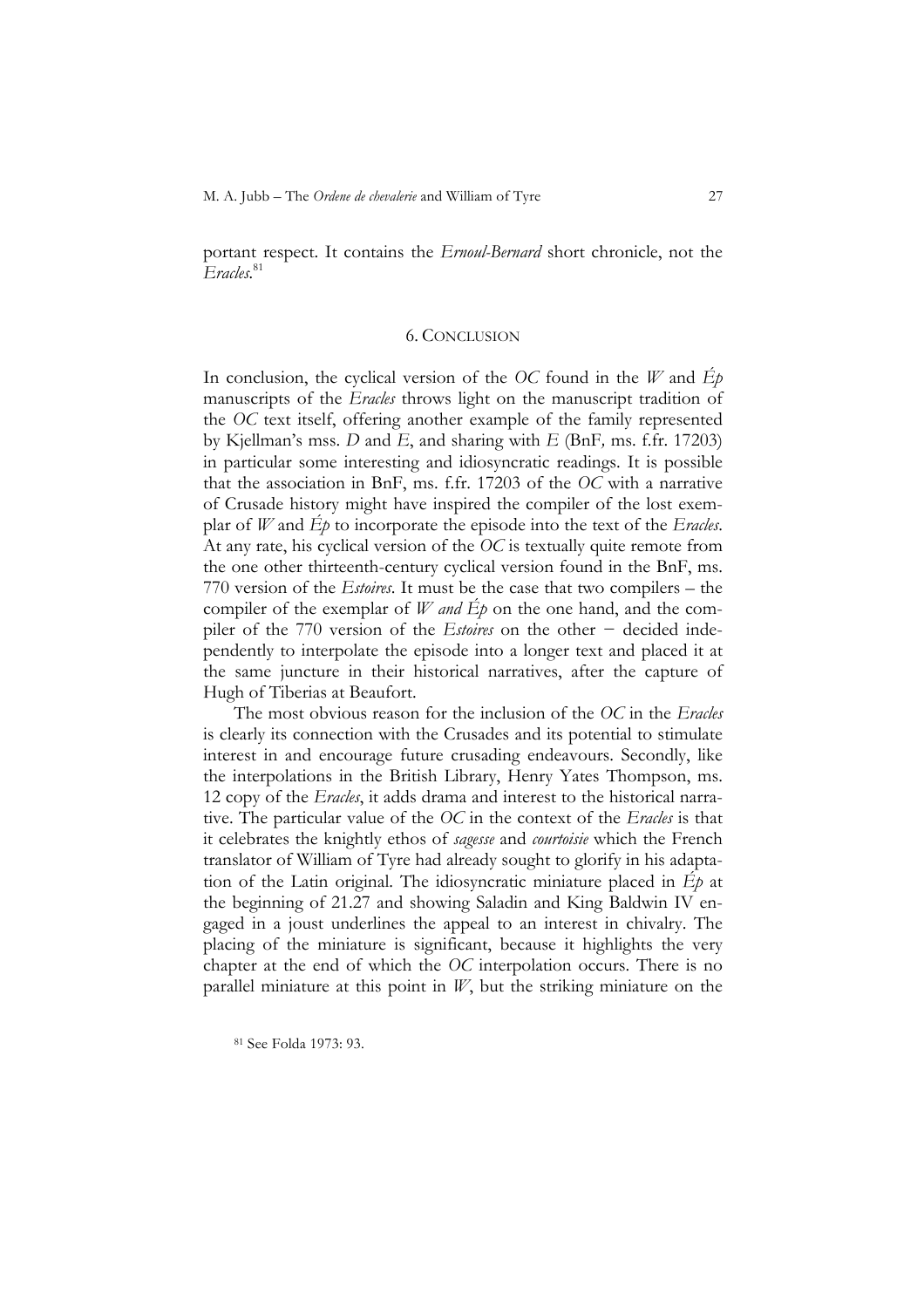opening folio of the manuscript which has been compared to an illustrated lecture is indicative of a general didactic intent. Such an intent is of course inherent to the text of the *OC* interpolation with its explanation and glorification of the ritual of making knights.

The hitherto unstudied presence of the *OC* in these two manuscripts of the *Eracles* thus reflects the political and cultural concerns of the thirteenth century in which they were produced and is of significance for both historians and literary scholars. The *OC* itself has already been studied by literary scholars as an example of *mouvance.* <sup>82</sup> The different versions of the text and the different manuscript contexts in which they occur, whether as an interpolated, cyclical episode, or as an independent episode grouped together in a codex with other loosely related texts, show how readily it could be adapted to suit different purposes. Although the complicated textual tradition of the Old French continuations of William of Tyre has been quite thoroughly investigated, $83$  it is only recently that proper scholarly attention has begun to be paid to the Old French translation itself. By studying the interpolation of the *OC* in that translation, this article has sought to shed further light both on the adaptable nature of the *OC* itself and on the preoccupations and tone of the French translation in which it is included.

In addition, attention has been drawn to the appendage in *W* of two unusual texts to the text of the *Eracles*. As we have seen, it is very rare for manuscripts of the *Eracles* to include any additional texts at all. The choice of the *Letter of Prester John* is particularly striking. It might well have been intended to complement the didactic nature of the *OC* interpolation, if not with its admittedly passing reflections on Christian knighthood, then certainly with its instructive catalogue of the wonders of the East. Above all, however, it was no doubt included for its value as propaganda material to encourage prospective Crusaders. In a sense, the manuscript thus ends as it had begun with a focus on Crusade propaganda. This is established at the beginning with a miniature illustrating the historic call to Crusade of Pope Urban II and mirrored at the end with a text which encourages future expeditions.

<sup>82</sup> See *Ordre de Chevalerie* (Kjellman); *Ordene de Chevalerie* (Busby) and Busby 1984. 83 See Morgan 1973, Morgan 1982; Edbury 1997, Edbury 2010.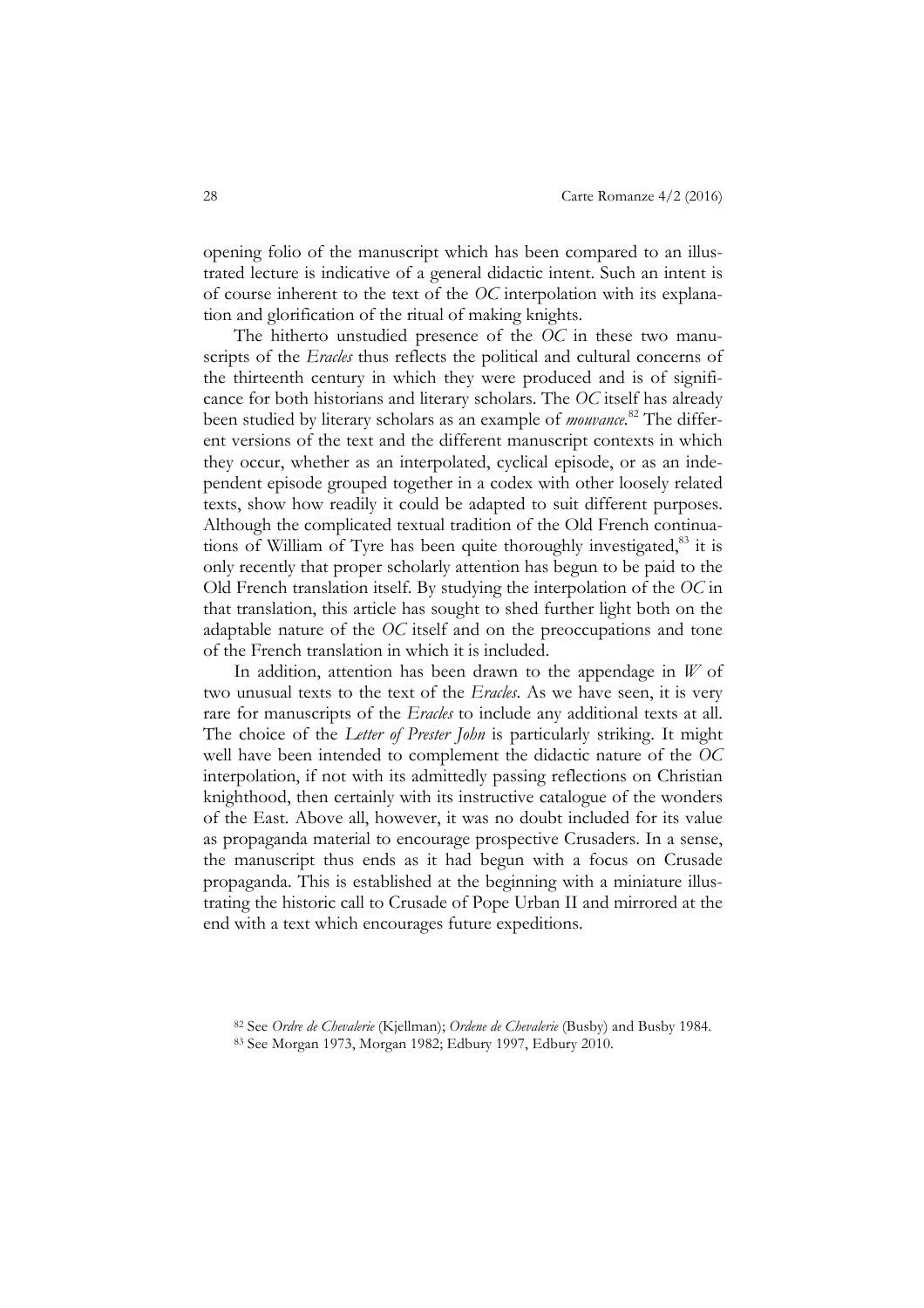### 7. EDITION OF THE TEXT (*W*, FOLS. 264B-265B)

My editorial principles are as follows: I have regularised the use of *i* and *j*, *u* and *v*, and I have used diacritical marks – acute accent, tréma and cedilla – in accordance with the recommendations of Foulet and Blakely Speer.<sup>84</sup> I have adopted modern punctuation and have numbered the lines to facilitate references in the discussion above.

> Bauduin de Rames haus hom et poissans et Hues de Tabarie fillastres<sup>85</sup> le conte de Triple cist i furent pris. Si furent de cestui molt de gent correcié, car il estoit jovenes hom saiges et cortois et molt avoit la graise de tous, mais assez d'autres en i ot pierdus ki n'estoient pas si riche home.

# **L'ordene de la chevelerie et comment Hues de Tabarie fu raiens par son sens**. 86

Icil Hues de Tabarie fu amenés le soir devant Salehadin et quant Salehadins le vit si le conut bien et li dist: «Hues, vos estes pris». «Sire», ce dist Hues, «ce poise moi $87$  plus que tous les autres». «Par mon chief», dist Salehadins, «droit aveis, car morir ou raembre vos covient». «Sire, bien sachiez que raiençon vos donrai jeu molt volentiers ançois que jou i muire se jeu ai chose que vos voilliez prendre». «Oïl bien», dist Saleha[fol.264c]dins et Hues respondi: «Sire, quoi?» «Vos me donrez», dist Salehadins, «cent mile besanz sarrasinois».<sup>88</sup> «Sire», dist Hues, «c'est trop grans raençons a home de ma terre», et Salehadins respondi a Huon: «Hues, vos le me donrez

narrative thus: «Notez que Guillaume de Tyr ne dit pas un mot de cette Histoire de Chevallerie, mais que notre present traducteur l'a, de lui-même intercalée, entre les Chapitres xxix et xxx du xxieme livre de l'édition latine *de bello sacro*, pag. 338». For discrepancy between the numbering of the chapters in the *Eracles* and the Latin text of William of Tyre, see Edbury 2007: 80, 98-101.<br><sup>88</sup> The presumed nineteenth-century annotator has written «100<sup>m</sup> Bezans sarrasi-

nois» in the left-hand margin.

15

10

5

<sup>84</sup> Foulet–Blakely Speer 1979: 67-74. 85 The ms. reading is *fillasters*, but this should clearly be corrected. 86 Rubric. Alongside the rubric, in the right-hand margin in dark brown ink is the note: «Hugues de Tabarie Prisonnier de Saladin luy confère la Chevalerie». Randall 1989, I: 124 dates this and other similar marginal notes throughout the manuscript to the nineteenth century.<br><sup>87</sup> A further note in the right-hand margin in brown ink highlights this section of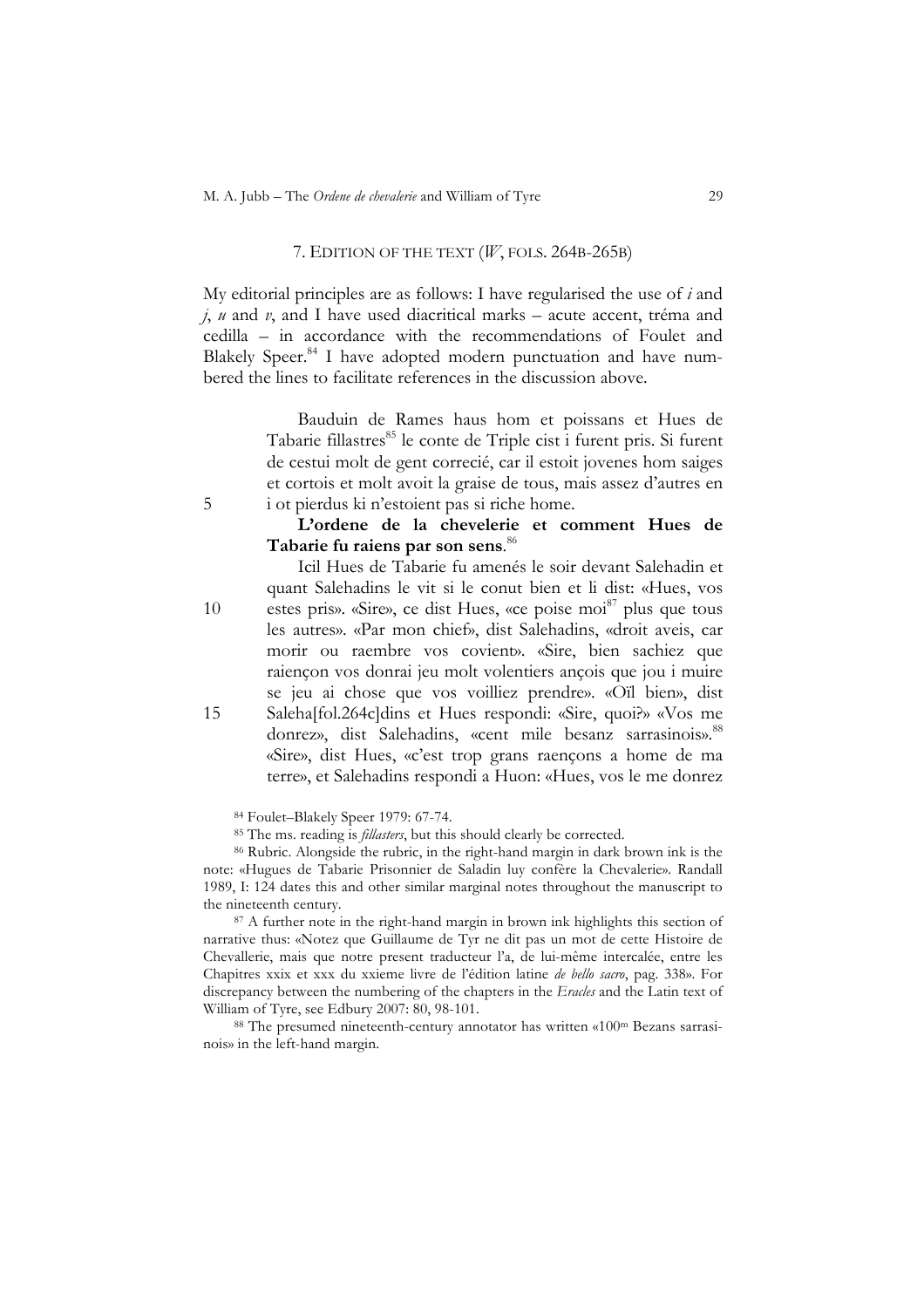20 25 30 35 40 45 50 bien, car vos estes si preudom et si bons chevaliers que chascuns qui orra parler de vos raençon vos donra et envoiera volentiers dou sien». «Sire, selon ceu que vos dites je le vos promec, mais que vos me dites sor quoi vos les me kerrez». «Je les vos kerrai», dit Salehadins, «sor vo loi un an. Se vos les me reportez dedens .i. an je les prenderai. Et se vos nes raportez, revenez en autel point que vos estes ore, je vos prenderai bien». «Sire», dist Hues, «selonc ceu que vos me dites je les vos promech, mais livrez moi conduit et si me donez congiet que je m'en puisse aler comme chevaliers». «Volentiers», dist Salehadins, «mais je voel parler a vos en ceste chambre». «Sire», dist Hues, «et je a vos molt volentiers». Et quant il vinrent en la chambre, Hues li demanda: «Que vos plaist?» «Hues», dist Salahadins, «je voel que vos me mostrez en quel guise et comment on fait chevaliers a la loi crestiene». «Sire», fait il, «a qui le vos mosterrai [j]e?» Salehadins li respondi: «A moi meïsme». «Sire, ja Deu ne place que jou mete si haut ordene comme est ordene de chevalerie sor tel cors d'ome que li vostres est, car vos estes wis de cresme<sup>89</sup> et de baptesme et de loi crestiene». «Hues», fait li rois, «se me faites chose que je vos requiere,  $[ia]^{90}$  ne troverez a vostre loi qui trop vos en blasme, car vos estes mes prisons et si estes encore par deviers mi. Si ne me devez chose escondire que je vos requiere». «Sire, selonc [fol. 264d] ceu que vos me dites, je le vos ferai». Il li fist tantost son chief laver et sa barbe reire plus bele qu'ele n'estoit devant. Aprés il le mist en un baing et li dist: «Sire, cist bains vos done a entendre que ausi nés et ausi purs et ausi mondes que li enfes ist de fons sanz nul empeechement [de pechié devés vous issir de cest baing sans nul empeecement]<sup>91</sup> de vilonnie». Et Sahlehadins li dist: «Hues, cist commencemens est molt bia[u]s». Apriés il le fist issir dou baing et couchier en un lit tout novel et li dist: «Sire, cist lis vos doune a entendre le grant lit de repoz que vos devez conquerre par vos chevalerie». Apriés quant il ot un poi geü, il le fist lever et le fist vestir d'uns

<sup>89</sup> The words *wis de cresme* are underlined.

<sup>91</sup> The text of *W* is corrupt, the result of a scribal *saut du même au même* at *empeechement*; the missing sense has been supplied from *Ép.*

<sup>90</sup> This is the reading of *Ép*. *W* has *gai*, possibly for *gaire*.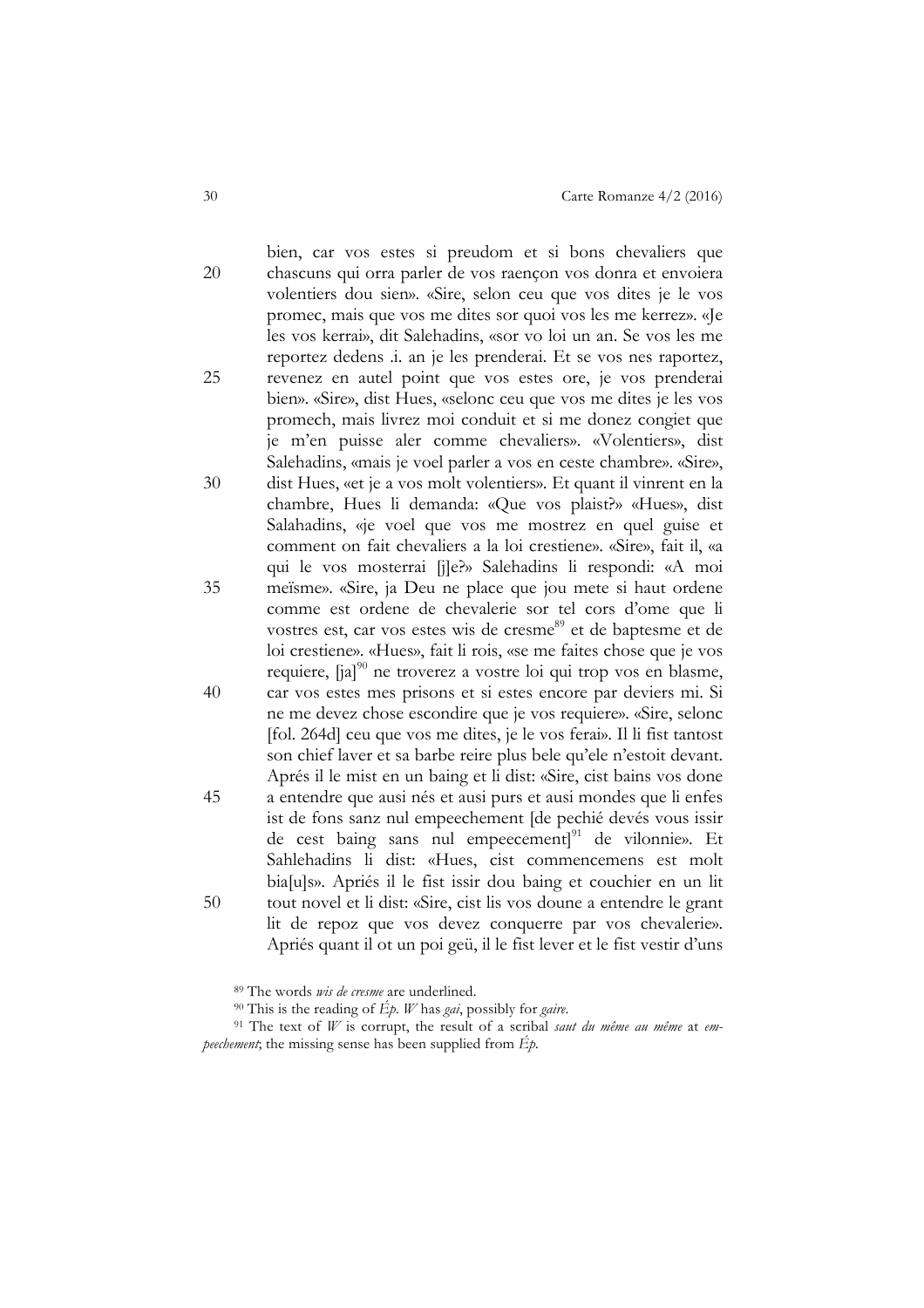55 60 65 70 75 80 blans dras de lin et li dist: «Sire, cist blans dras vos dounent a entendre virginité que vos devez garder». Apriés il le ve[s]ti une roube vermelle et li dist: «Sire<sup>92</sup> ceste reube vos done a entendre le sanc que vos devez<sup>93</sup> espandre por sainte esglise maintenir et deffendre». Aprés il li chauça une[s] chauces brunes de soie et li dist: «Sire, ces chauces vos donent a entandre la terre dont vous estes venus et la $^{94}$  ou vos repartés». Aprés il li çainst une blanche corroie et li dist: «Sire, ceste corroie vous done a entendre neteé que vos devez garder [de] vo cors, car molt doit chevaliers agarder ançois que il peche vilainnement de lui meïsmes». Apriés si li chauça uns esperons doreis et li dist: «Sire, cist esperon vos donent a entendre ke ausi vistes et ausi movans que vos volez que vos chevalz soit a le semonse de vos esperons devez vos estre au commandement de Deu siervir et sainte esglise maintenir et deffendre». Aprés il li çainst une espee a .ii. trenchans et li dist: «Sire, cest espee vos done [fol. 265a] a entendre li uns des trenchan[s]95 seürté contre le diable, li autre droiture et raison  $[a]$ <sup>96</sup> garder le povre del riche et le foible del fort que vilainement ne le maine». « Sire, encore i a une chose que je ne vos donrai mie, colee que on done a chevalier nouvel». Et Salehadins li dist: «Por quoi et que senefie?» «Sire, ramembrance de celui de cui on l'a prise». «Sire», fait li preudom chevaliers, «ces .iiii. teches<sup>97</sup> generaus doit avoir chevaliers. Il ne doit estre en leu ou dame ne damoisele soit desconsiliee que il ne l'aiüt et consaut a son pooir, ne en liu ou traïsons soit faite ne porparlee au mains que il s'en parte se il ne le puet anienteir. Sire, juner doit le venredi en l'onour<sup>98</sup> de

<sup>92</sup> The narrative of the *OC* in *Ép* breaks off at this point.

<sup>93</sup> *entendre et espandre* (ms.).

<sup>94</sup> *lai* (ms.).

<sup>95</sup> Scribal correction has crossed through redundant *chans* by dittography at the

end of the word.<br><sup>96</sup> The ms. reading is *et*.<br><sup>97</sup> This version only details three of the four qualities or obligations. In this respect it is like BnF, ms. f.fr. 17203, Kjellman's *E* (see *Ordre de Chevalerie:* 164, variant 10). By comparison, Lyon, Bibliothèque municipale ms. 867, Kjellman's *D*, includes a fourth: «et s'il ot messe, offrir doit en l'ouneur Dieu s'il a coi». See n. 99 below.

<sup>98</sup> Scribal correction has crossed through a repetition of *en l'onour*.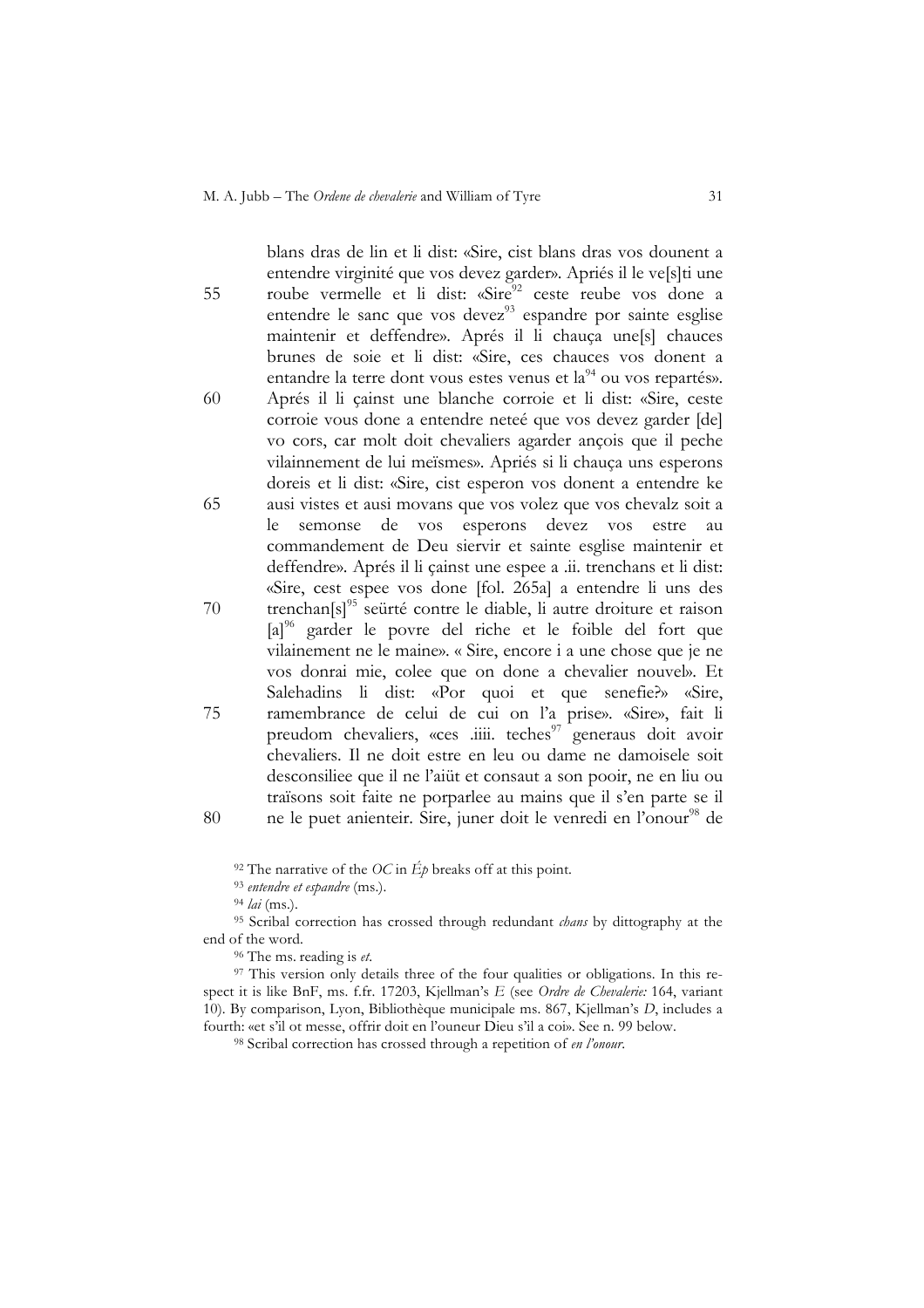85 90 95 100 105 Dieu. Se il ne le fait par abstinence<sup>99</sup> ou par compaignie et s'il l'emfraint, amender le doit en autre maniere». Quant il l'ot ensi atiré, li rois qui molt ert bia[u]s et bien acesmés prist par la main Huon de Tabarie et issirent de la chambre et vinrent en une autre chambre ou il avoit bien .l. amiraus sarrasins. Salehadins si s'assist au haut et messires Hues se volt aseoir a ses piés et il li dist: «La ne serez vos mie». Ains le prist par la main et le fist seoir dejoste lui et messire Hues li requist congié et qu'il li livrast conduit que il en peüst aler comme chevaliers et Salehadins respondi que ce feroit il volentiers. «Sire et si me sovint d'une chose que vos me desistes quant je me raiens que chascuns qui orroit de ma raenchon parler me donroit et envoieroit a aiue de ma raençon. Sire», dist Hues, «a plus preudome de vos je ne sauroie comencier. Donés moi». Et li rois100 li respont: «Vos comenciés bien, je vous donrai .l. mile besanz et .x. de ceuls qui furent pris avoec vos et si [fol. 265b] vos promec que s'il i a poigneïs entre vos gens et les nos et hom i est pris que vos ameis, venés le jambe sor vos palefroi,<sup>101</sup> je le vos randerai se il est trovez en tote ma tere». «Sire, je vos en merci dou grant don». Lors prist Salehadins monseignor Huon par la main et le mena entour as amiraus et quist tant et pourchaça que il out .x. mile besanz de remenant deseure toute sa raençon paié. Et quant Hues entendi ceu, si li quist congié et demanda conduit comme cil qui de sa reançon estoit bien quites. Et Salehadins respondi: «Ensi n'ira il mie

<sup>99</sup> The reading of Lyon, Bibliothèque municipale, ms. 867, Kjellman's *D*, is preferable here: «Sire, abstinence doit avoir; le venredi doit juner en ramenbrance de Dieu; s'il ne le fait pour enferté de cors ou pour compaignie et se il l'enfraint, amender le doit en autre bienfait; et s'il ot messe, offrir doit en l'ouneur Dieu s'il a coi».

<sup>100</sup> A later scribe has crossed through *rois* and written *sarrasin* above.

<sup>101</sup> The verse version of the *OC* is more illluminating with regard to this gesture, which is clearly taken to mean that the rider came with peaceful intentions and was to be received without hostility: «*Sor le col de vo palefroi/Metez vo jambe en contenance/C'on ne vous face destorbance».* See Busby 1984: 114, vv. 320-322. Nevertheless, the precise significance of the gesture described seems to have been obscure even when the verse text was copied, to judge from the variants for *jambe*: *hiaume*, *genz* and even *jambes* (plural), which Busby (*ibi:* 143) cites. Apart from *W*, only one other extant prose version of the *OC*, the XIIIth century Paris, BnF ms. f.fr. 17203 (ms. *E*), preserves the phrase: «venés le jambe sor le col de vo palefroi», see *Ordre de Chevalerie* (Kjellman): 165. By comparison, the reading of *W*, with the words, «le col de»*,* omitted, is evidently corrupt.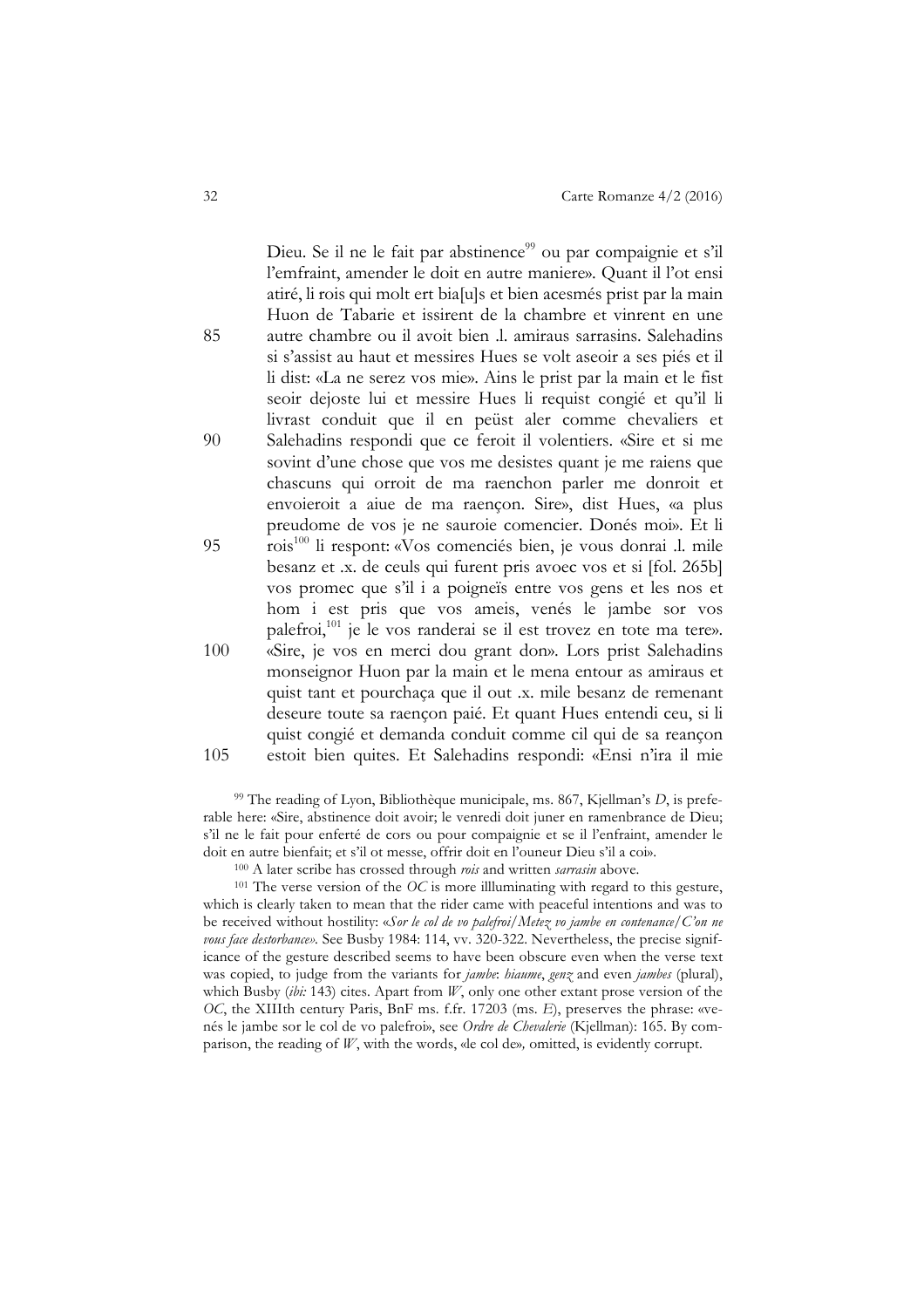ançois n'i demorra deniers a paier del daerrain besant, ains les vos paierai de mon tresor et les reprenderai a ceaus qui promis le vous ont». Lor apiele son maistre chambrelanc qui son tresor li gardoit et li commanda que on fesist baillier au prince Huon

- 110 .x. mile besanz et li princes les commanda a resevoir [a] un sien prison ke Salehadins li avoit rendu. Et puis sejorna li princes avoec Salehadin .viii. jors et enquist molt et demanda des autres prisons et molt les eüst volentiers rachaté des besanz qu'il avoit de remenant quant Salehadins en jura le grant Dieu
- 115 que il n'en deliverroit plus a cele fois. Et quant li princes Hues l'entendi si ne l'en volt plus traveillier, ains li requist congié et demanda conduit. Lors fist Salehadins armer .xl. chevaliers sarrazins et reconduisent monsignor Huon et ses compaignons en sa terre et puis en repairerent a Salehadin et quant Hues de
- 120 Tabarie vint en son païs si dona celui avoir et departi a cels qui encore en sunt riche home.

Margaret A. Jubb (University of Aberdeen, UK)

#### **REFERENCES**

# **TEXTS**

- *Annales de Terre Sainte* (Edbury) = *Annales de Terre Sainte*, ed. by Peter W. Edbury, in Iris Shagrir *et alii* (ed. by), *In Laudem Hierosolytami. Studies in Crusades and Medieval Culture in Honour of Benjamin Z. Kedar*, Aldershot · Burlington, Ashgate, 2007: 145-61.
- *Eracles* (Paris) = *Guillaume de Tyr et ses continuateurs*, éd par Paulin Paris, Paris, Firmin-Didot, 1879-1880, 2 voll.
- *Eracles* (*RHC*) = *L'estoire de Eracles empereur et la conqueste de la terre d'Outremer*, in *Recueil des historiens des croisades: Historiens occidentaux*, I, Paris, Académie des Inscriptions et Belles Lettres, 1844.
- *Ernoul-Bernard* = *La Chronique d'Ernoul et de Bernard le Trésorier*, éd. par Louis de Mas Latrie, Paris, Jules Renouard, 1871.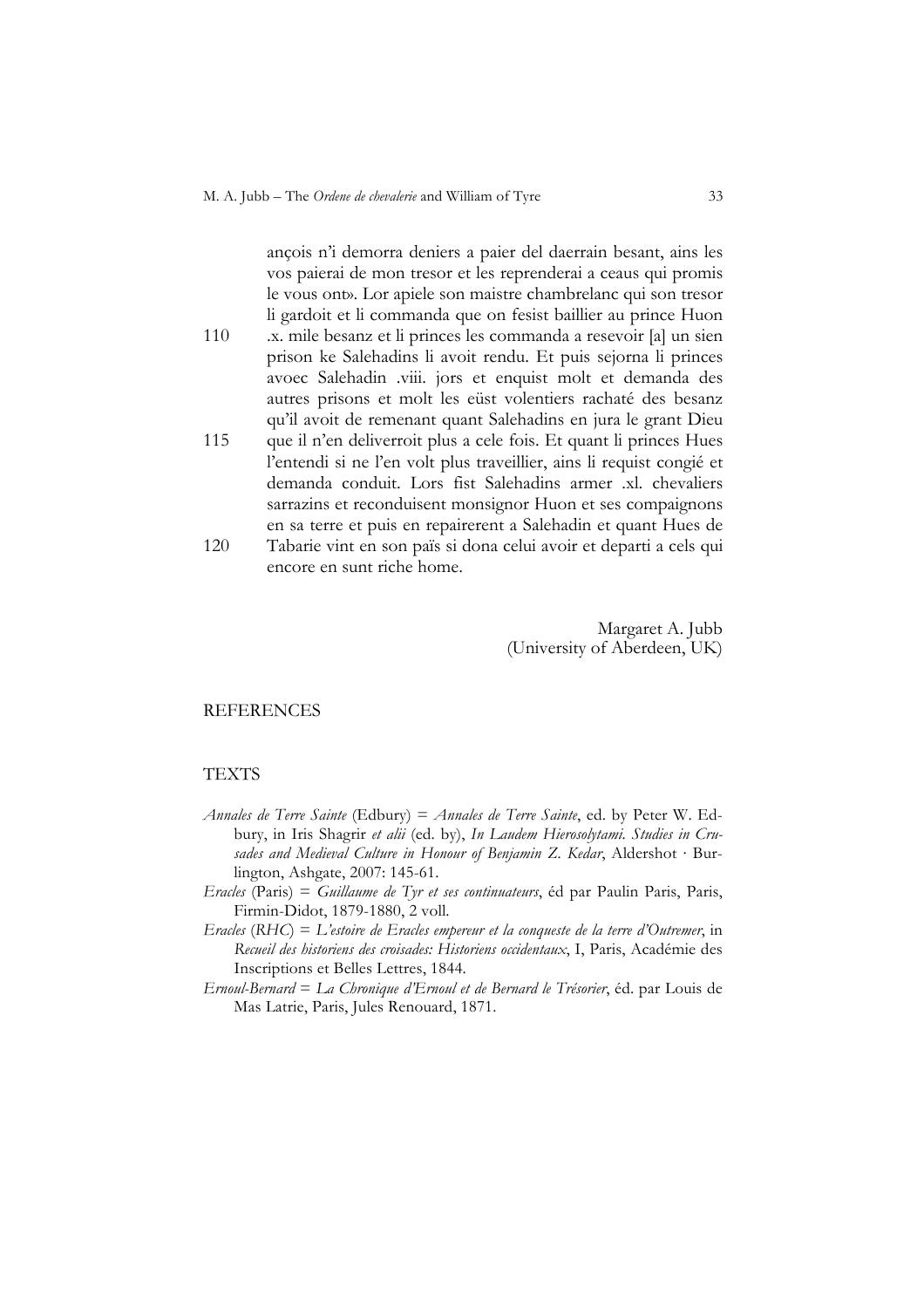- *Estoires* = *Estoires d'Outremer et de la naissance Salehadin*, ed. by Margaret Jubb, London, University of London, 1990.
- *Itinéraires à Jérusalem* = *Itinéraires à Jérusalem et descriptions de la terre sainte rédigés en français au XIe , XIIe et XIIIe siècles*, éd. par Henri Michelant, Gaston Raynaud, Genève, J.-G. Fick, 1882.
- *Letter of Prester John* (Brewer) = *Prester John: The Legend and its Sources*, compiled and trans. by Keagan Brewer, Aldershot · Burlington, Ashgate, 2015.
- *Letter of Prester John* (Gosman) = *La Lettre du Prêtre Jean: les versions en ancien français et en ancien occitan*, éd. par Martin Gosman, Groningen, Bouma's Boekhuis, 1982.
- *Ordene de Chevalerie* (Busby) = Raoul de Hodenc, *Le Roman des Eles, The Anonymous* Ordene de Chevalerie, ed. by Keith Busby, Amsterdam · Philadelphia, John Benjamins, 1983: 71-175.
- *Ordre de Chevalerie* (Kjellman) = Hilding Kjellman, *Les Rédactions en prose de* L'Ordre de chevalerie*,* «Studier i modern språkvetenskap» 7 (1920): 139- 77.
- Rutebeuf (Jubinal) = *Œuvres complètes de Rutebeuf, trouvère du XIIIe siècle*, éd. par Achille Jubinal, Paris, P. Daffis, 1874-1875, 3 voll.
- *Saladin* = *Saladin: suite et fin du deuxième cycle de la Croisade*, éd. par Larry S. Crist, Genève, Droz, 1972.
- William of Tyre = *Willelmi Tyrensis Archiepiscopi Chronicon*, éd. par Robert B.C. Huygens, Turnhout, Brepols, 1986, 2 voll.

## **STUDIES**

- Busby 1984 = Keith Busby, *Three Anglo-Norman Redactions of the «Ordene de Chevalerie», «*Medieval Studies» 46 (1984): 31-77.
- Busby 2002 = Keith Busby, *Codex and Context: Reading Old French Verse Narrative in Manuscript*, Amsterdam · New York, Rodopi, 2002, 2 voll.
- Cook−Crist 1972 = Robert F. Cook, Larry S. Crist, *Le Deuxième Cycle de la croisade: deux études sur son développement*, Genève, Droz, 1972.
- Edbury 1997 = Peter W. Edbury, *The Lyon* Eracles *and the Old French Continuations of William of Tyre*, in Benjamin Z. Kedar *et alii* (ed. by), *Montjoie: Studies in Crusade History in Honour of Hans Eberhard Mayer*, Aldershot, Variorum, 1997: 139-53.
- Edbury 2007 = Peter W. Edbury, *The French Translation of William of Tyre's «Historia»: the Manusxript Tradition*, «Crusades» 6 (2007): 69-105.
- Edbury 2010 = Peter W. Edbury, *New Perspectives on the Old French Continuations of William of Tyre*, «Crusades» 9 (2010): 107-13.
- Folda 1973 = Jaroslav Folda, *Manuscripts of the «History of Outremer» by William of Tyre: a handlist*, «Scriptorium» 27 (1973): 90-5.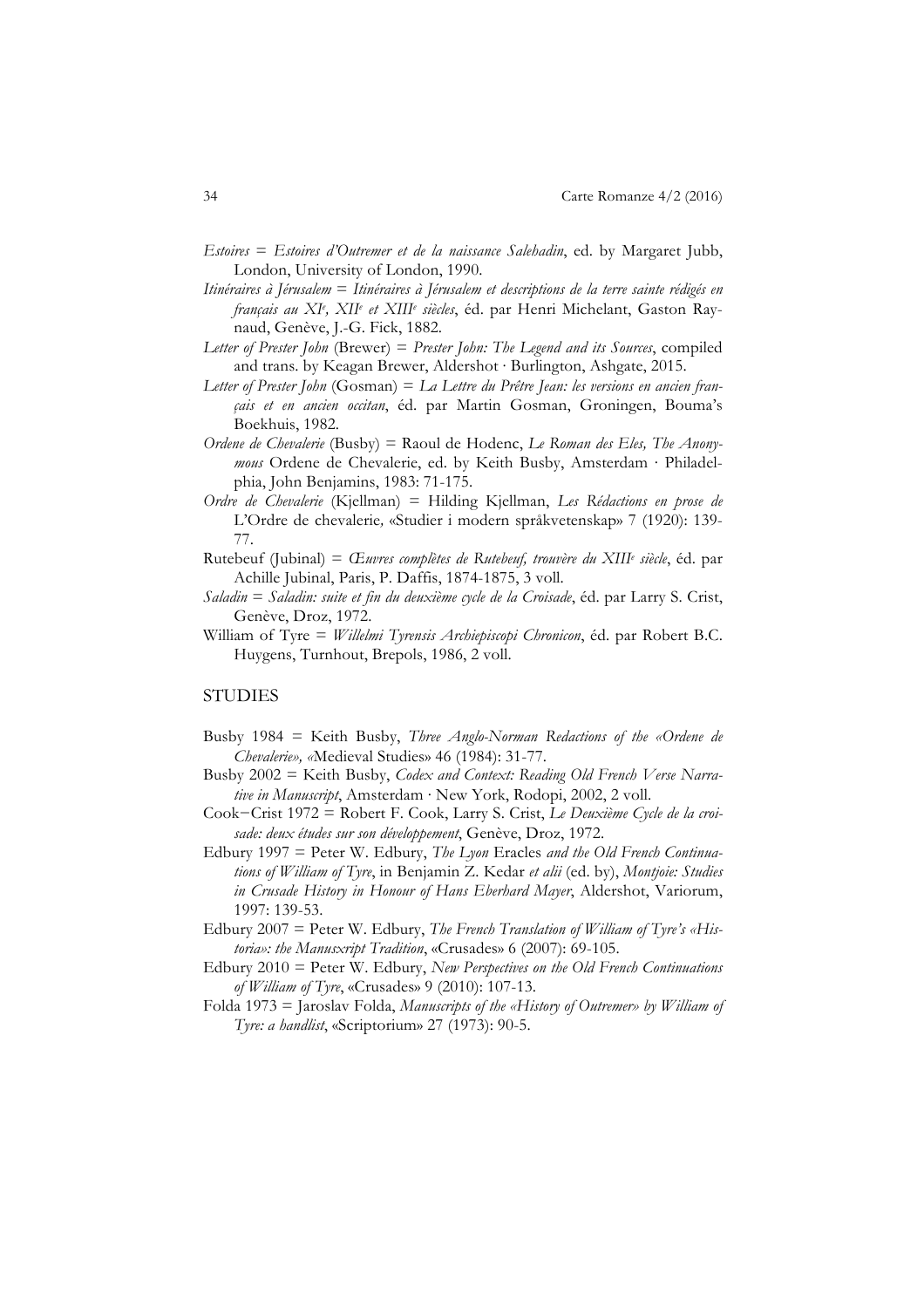- Folda 1976 = Jaroslav Folda, *Crusader Manuscript Illumination at Saint-Jean d'Acre, 1275-1291*, Princeton, Princeton University Press, 1976.
- Folda 2010 = Jaroslav Folda, *The Panorama of the Crusades, 1096 to 1218, as seen in Yates Thompson ms. 12 in the British Library*, in George Hardin Brown, Linda Ehrsam Voigts (ed. by), *The Study of Medieval Manuscripts: festschrift in honor of Richard W. Pfaff*, Turnhout, Brepols, 2010: 253-80.
- Foulet–Blakely Speer 1979 = Alfred Foulet, Mary Blakely Speer, *On Editing Old French Texts*, Lawrence, Regents Press of Kansas, 1979.
- Gosman 1989 = Martin Gosman, *La Légende du Prêtre Jean et la propagande auprès des croisés devant Damiette (1218-1221)*, in D. Buschinger (éd. par), *La Croisade: Réalités et Fictions.* Actes du Colloque d'Amiens, 18-22 mars, 1987, Göppingen, Kummerle, 1989: 133-42.
- Handyside 2015 = Philip Handyside, *Old French William of Tyre*, Leiden · Boston, Brill, 2015.
- Jubb 2000 = Margaret Jubb, *The Legend of Saladin in Western Literature and Historiography*, Lewiston · Queenston · Lampeter, Edwin Mellen Press, 2000.
- Jubb 2010a = Margaret Jubb, *Chronique d'Ernoul et de Bernard le Trésorier*, in Graeme Dunphy *et alii* (ed. by), *Encyclopedia of the Medieval Chronicle*, Leiden · Boston, Brill, 2010, 2 voll.: 335
- Jubb 2010b = Margaret Jubb, *Estoires d'Outremer*, in Graeme Dunphy *et alii* (ed. by), *Encyclopedia of the Medieval Chronicle*, Leiden · Boston, Brill, 2010, 2 voll.: 586-7.
- Jubb 2010c = Margaret Jubb, *William of Tyre*, in Graeme Dunphy *et alii* (ed. by), *Encyclopedia of the Medieval Chronicle*, Leiden · Boston, Brill, 2010, 2 voll.: 1515-16.
- Madureira 2008 = Margarida Madureira, *Le Chroniqueur et son public: les versions latine et française de la «Chronique» de Guillaume de Tyr*, in Erik Kooper (ed. by), *The Medieval Chronicle V*, Amsterdam · New York, Rodopi, 2008: 161- 75.
- Morgan 1973 = Margaret R. Morgan, *The Chronicle of Ernoul and the Continuations of William of Tyre*, Oxford, Oxford University Press, 1973.
- Morgan 1982 = Margaret R. Morgan, *The Rothelin Continuation of William of Tyre*, in Benjamin Z. Kedar *et alii* (ed. by), *Outremer: Studies in the History of the Crusading Kingdom of Jerusalem presented to Joshua Prawer*, Jerusalem, Yad Izhak Ben Zvi Institute, 1982: 244-57.
- Pryor 1992 = John H. Pryor, *The «Eracles» and William of Tyre: an interim report*, in Benjamin A. Kedar (ed. by), *The Horns of Hattin: proceedings of the second conference of the Society for the Study of the Crusades and the Latin East, Jerusalem* · London, Variorum, 1992: 270-93.
- Randall 1989 = Lilian M.C. Randall, *Medieval and Renaissance Manuscripts in the Walters Art Gallery*, Baltimore, Johns Hopkins, 1989, 2 voll.